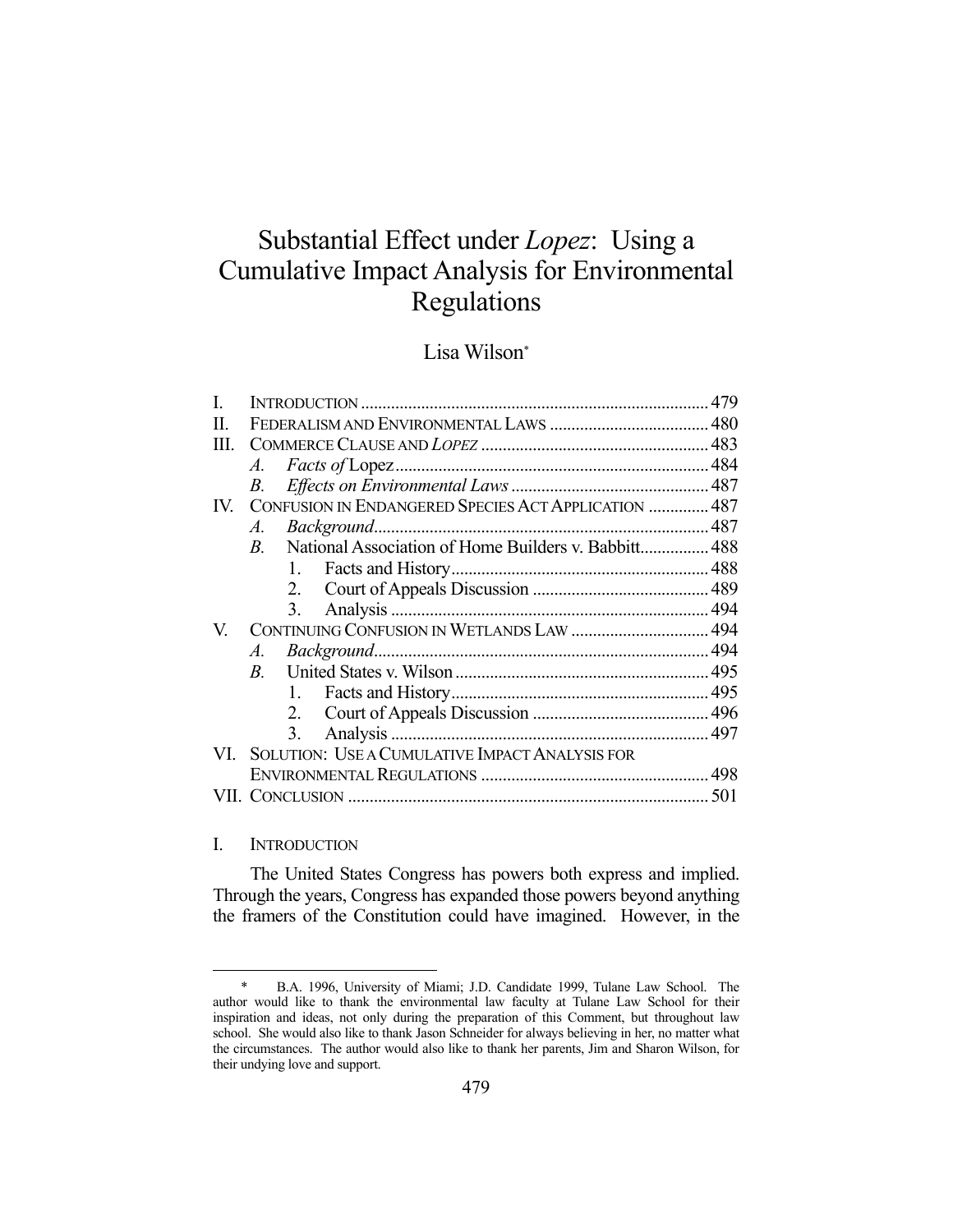recent case of *United States v. Lopez*,<sup>1</sup> the Supreme Court narrowed the reach of Congress's major mechanism for regulating in those areas not specifically granted under the Constitution: the Commerce Clause.<sup>2</sup> The *Lopez* decision forces Congress to find a substantial connection to interstate commerce in order for federal laws to stand under that provision of the Constitution,<sup>3</sup> thereby resulting in potential challenges to many federal laws. Among the laws promulgated under the Commerce Clause are many environmental statutes, including the Lacey Act,<sup>4</sup> Clean Water Act (CWA),<sup>5</sup> Marine Mammal Protection Act,<sup>6</sup> and Endangered Species Act (ESA).<sup>7</sup> This decision causes concern that these acts, or portions of these acts, may be overturned in future lawsuits. Indeed, several recent cases demonstrate not only this possibility, but also the confusion in the application of *Lopez* to provisions of the CWA and the ESA.<sup>8</sup> This Comment suggests that a cumulative impact analysis of the entirety of an environmental act should be the benchmark when determining its constitutionality under *Lopez*. This process would not only check the possibility of attack upon these laws, but would also alleviate confusion, while remaining within the confines of *Lopez*.

# II. FEDERALISM AND ENVIRONMENTAL LAWS

 Under the Constitution of the United States, Congress enjoys enumerated powers which are set forth in Article I, Section 8, including such functions as coining money and declaring war.<sup>9</sup> However, environmental protection is never mentioned in the Constitution and those powers not specifically granted to Congress are reserved for the states.10 This construction would appear to mean that environmental laws are solely the province of the states; so where did national environmental laws come from?

 <sup>1. 514</sup> U.S. 549 (1995).

 <sup>2.</sup> U.S. CONST. art. I, § 8, cl. 3 (giving Congress power "[t]o regulate Commerce with foreign Nations, and among the several States, and with the Indian Tribes").

 <sup>3.</sup> *Lopez*, 514 U.S. at 559.

 <sup>4.</sup> Ch. 553, 31 Stat. 187 (1900) (current version at 16 U.S.C. §§ 3371-3378 (1996) and 18 U.S.C. § 42 (1994)).

 <sup>5. 33</sup> U.S.C. §§ 1251-1387 (1994).

 <sup>6. 16</sup> U.S.C. §§ 1361-1421h (1994).

 <sup>7. 16</sup> U.S.C. §§ 1531-1544 (1994).

 <sup>8.</sup> *See* United States v. Wilson, 133 F.3d 251 (4th Cir. 1997) (limiting scope of § 404 of CWA); National Ass'n of Home Builders v. Babbitt, 130 F.3d 1041 (D.C. Cir. 1997) (upholding application of ESA § 9 to a purely local species).

 <sup>9.</sup> *See* U.S. CONST. art. I, § 8, cl. 5, 11.

 <sup>10.</sup> *See* U.S. CONST. amend. X (stating "[t]he powers not delegated to the United States by the Constitution, nor prohibited by it to the States, are reserved to the States respectively, or to the people").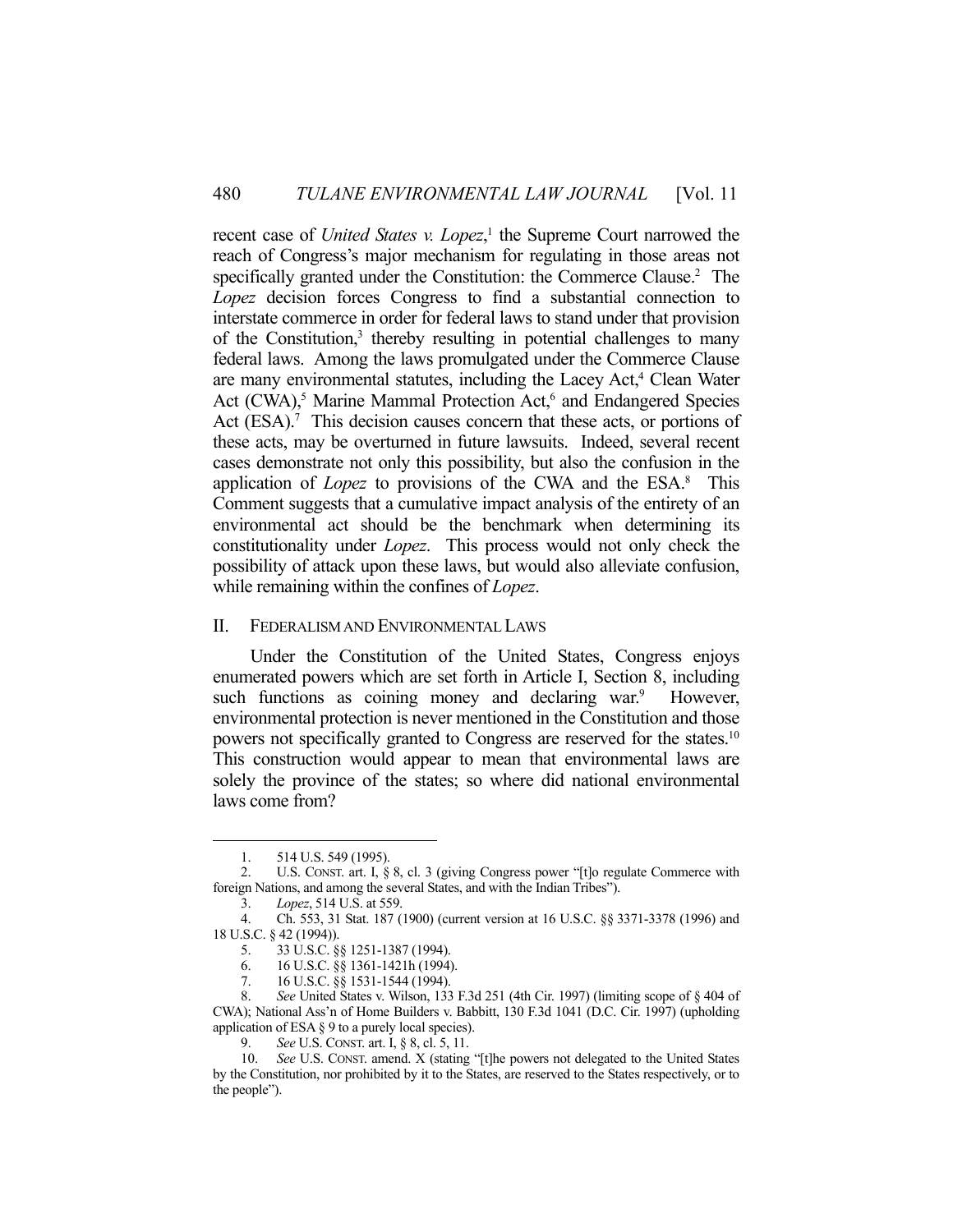Until about 1899, there were no federal environmental laws.<sup>11</sup> The major force to protect the environment was the common law.<sup>12</sup> Growing problems, including "piles of garbage, contamination of drinking water sources, and sewage dumping,"<sup>13</sup> along with increased environmental awareness<sup>14</sup> motivated Congress to regulate in this area. Since Congress had no specific powers under the Constitution to regulate for environmental protection, it had to find an alternative way to do so. The federal government first entered the environmental arena through the treaty power contained in Article VI of the Constitution<sup>15</sup> and the property clause contained in Article IV.16

The Migratory Bird Treaty Act of 1918<sup>17</sup> gave force to a 1916 treaty with Great Britain created to protect dwindling migratory bird populations.18 The treaty covered all migratory birds, including: geese, ducks, doves, pigeons, hawks, and songbirds (even though some were only arguably migratory), as well as their nests and eggs.<sup>19</sup> The birds were a large source of food for people, and also helped to protect vegetation by feeding on insects that were harmful to plants.<sup>20</sup> Although the birds were valuable, their populations were shrinking due to a lack of

 <sup>11.</sup> One of the first federal environmental regulations was the Rivers and Harbors Act of 1899, which prohibited discharge of refuse into navigable waters. Ch. 425, §§ 9-25, 30 Stat. 1151-55 (1899) (codified at 33 U.S.C. §§ 401-418 (1997)). However, the law was passed primarily to protect commerce, since too much refuse in the water could obstruct the flow of commerce in the waterway. *See id.* at ch. 425, § 13, 30 Stat. 1152 (1899) (33 U.S.C. § 407) (1997) (commonly referred to as the Refuse Act.). Two previous regulations affected the environment, but were made in order to promote use of the natural resources for development. *See* Homestead Act of 1862, ch. 75, 12 Stat. 392 (1862) (codified at 43 U.S.C. §§ 161-302 (1982)) and Mining Act of 1872, 17 Stat. 91 (1872) (codified as amended at 30 U.S.C. § 2154  $(1997)$ ).

 <sup>12.</sup> *See, e.g.*, Susquehanna Fertilizer Co. v. Malone, 20 A. 900 (Md. 1890) (noxious vapors from a fertilizer plant were a private nuisance because they harmed the property and health of a neighboring family); Missouri v. Illinois, 200 U.S. 496 (1906) (Chicago's sewage discharge into a river which eventually flowed to St. Louis was not a public nuisance).

 <sup>13.</sup> JACQUELINE VAUGHN SWITZER, ENVIRONMENTAL POLITICS: DOMESTIC AND GLOBAL DIMENSIONS 5 (1994).

 <sup>14.</sup> For example, the Sierra Club was founded in 1892, the National Audubon Society in 1905, and the Wilderness Society in 1935. *Id.* at 7, 8.

 <sup>15.</sup> U.S. CONST. art. VI, cl. 2 (providing for the supremacy of treaties over state law), U.S. CONST. art. I, § 8, cl. 2 (giving Congress the power to make all laws necessary to fulfill its constitutional powers).

 <sup>16.</sup> U.S. CONST. art. IV, § 3, cl. 2 ("The Congress shall have Power to dispose of and make all needful Rules and Regulations respecting the Territory or other Property belonging to the United States . . . .").

 <sup>17. 16</sup> U.S.C. §§ 703-711 (1994).

 <sup>18.</sup> Convention for the Protection of Migratory Birds (Migratory Bird Treaty), Dec. 8, 1916, U.S.-U.K. (regulating the killing and sale of migratory birds in the U.S. and Canada).

 <sup>19.</sup> *See id*.

 <sup>20.</sup> *See* Missouri v. Holland, 252 U.S. 416, 431 (1920).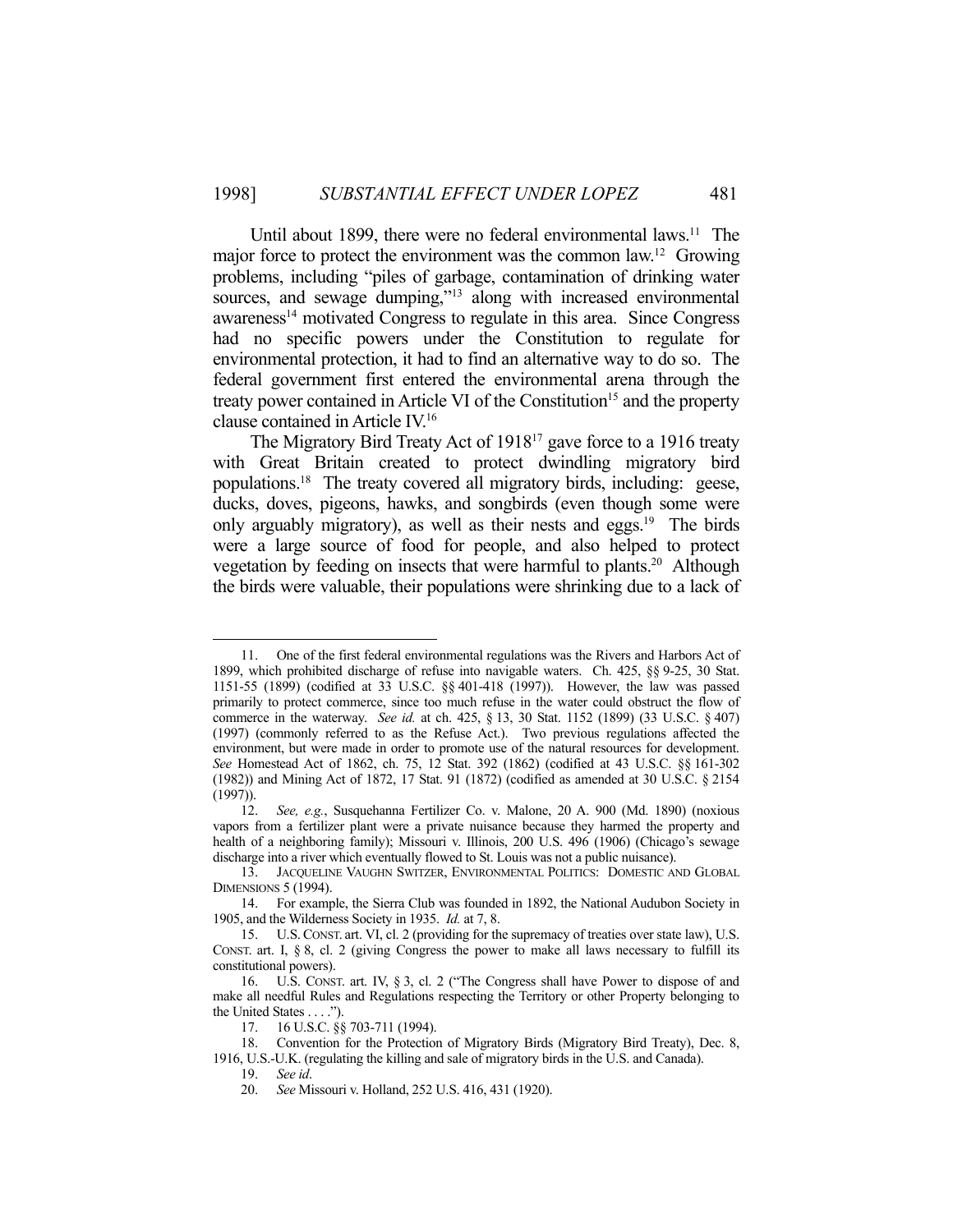satisfactory conservation measures.<sup>21</sup> Since the birds flew over both the United States and Canada, they needed protection in both countries for any conservation measures to be effective.<sup>22</sup> In order to accomplish the conservation goals, the United States entered into the treaty with Great Britain.<sup>23</sup> As an enforcement mechanism for the treaty, the federal government promulgated regulations in July and October of 1918, limiting "killing, capturing, or selling of any of the migratory birds . . . except as permitted by regulations . . . .<sup>324</sup> In *Missouri v. Holland*<sup>25</sup>, the state challenged the constitutionality of the act under the Tenth Amendment, saying it infringed upon the rights reserved to the states under that amendment.<sup>26</sup> In its decision, the Supreme Court upheld the power of the federal government to regulate migratory birds in this manner:

It is obvious that there may be matters of the sharpest exigency for the national well being that an act of Congress could not deal with but that a treaty followed by such an act could, and it is not lightly to be assumed that, in matters requiring national action, "a power which must belong to and somewhere reside in every civilized government" is not to be found.<sup>27</sup>

Congress was thus allowed to regulate in an area in which the Constitution had granted no specific power. In the process, the Supreme Court rejected the idea of state ownership of wildlife asserted by *Geer v. Connecticut*. 28 Although the Migratory Bird Treaty Act was upheld in the *Holland* case,<sup>29</sup> regulating through the treaty power contains a major restriction—it can only be used to pass regulations when they are necessary in order to enforce a treaty.30

 The federal government found success in entering the wildlife regulation arena with one method, but other methods were needed. A second path Congress found was through the property clause in Article IV of the Constitution. Congress was specifically designated the power to make regulations concerning federal lands,<sup>31</sup> and used that power to

 <sup>21.</sup> *See id*.

 <sup>22.</sup> *See id*.

 <sup>23.</sup> *See id.*; *see also* Migratory Bird Treaty, *supra* note 18.

 <sup>24.</sup> *Holland*, 252 U.S. at 431.

 <sup>25. 252</sup> U.S. 416 (1920).

 <sup>26.</sup> *See id.*

 <sup>27.</sup> *Id*. at 433 (quoting Andrews v. Andrews, 188 U.S. 14, 33 (1902)).

 <sup>28. 161</sup> U.S. 519, 530 (1895).

 <sup>29.</sup> *Holland*, 252 U.S. at 435.

 <sup>30.</sup> *See* U.S. CONST. art. I, § 8, cl. 18. The "necessary and proper" clause allows Congress to pass regulations to execute other powers of the federal government, but it only applies to powers enumerated in the Constitution, and therefore does not expand congressional power.

 <sup>31.</sup> *See* U.S. CONST. art. IV, § 3, cl. 2.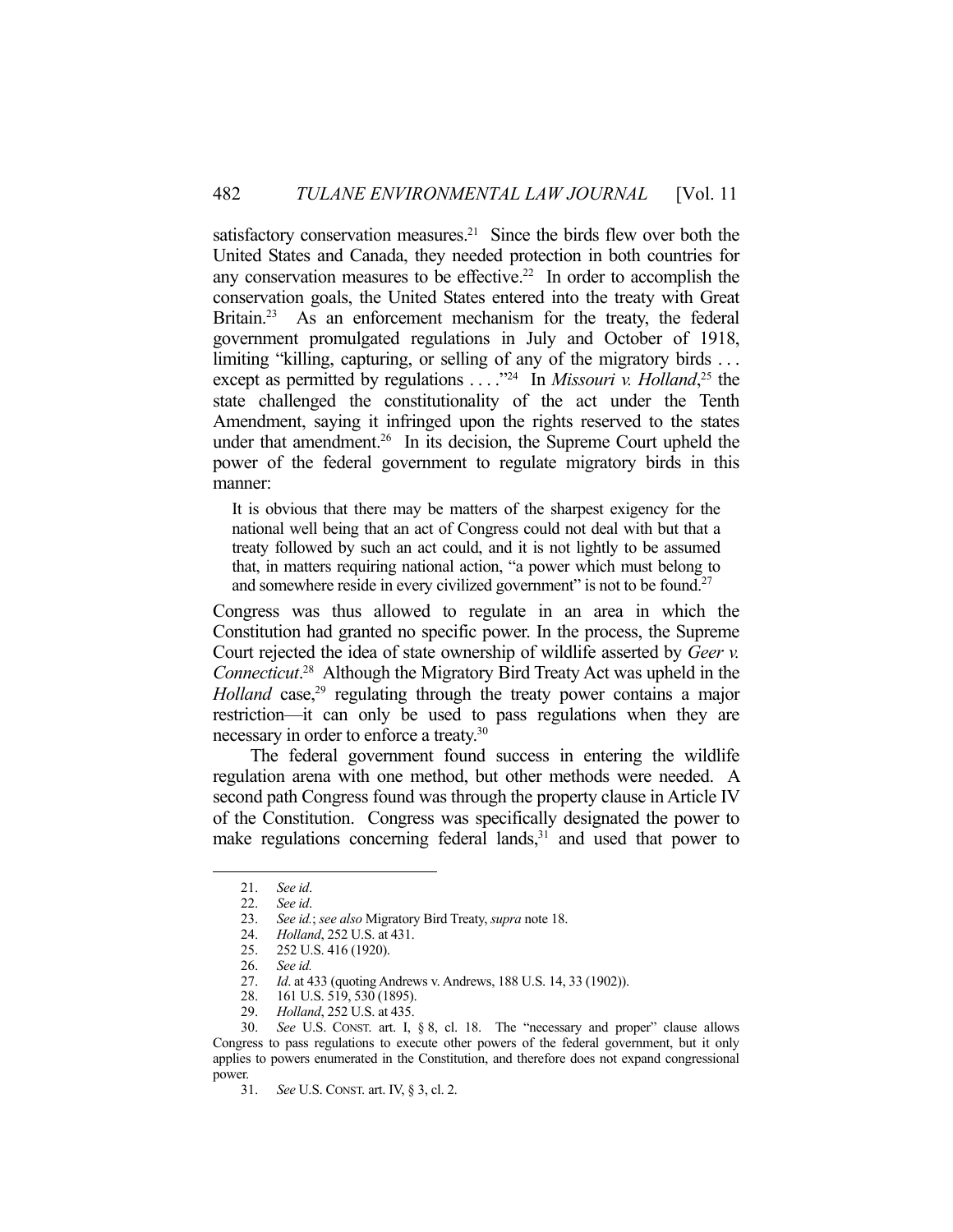regulate the wildlife on those lands.<sup>32</sup> The Supreme Court decided in favor of the government being able to use the property power to promulgate environmental regulations,<sup>33</sup> but the limits were still unclear. The most conclusive case concerning the use of the property power to regulate wildlife was *Kleppe v. New Mexico*. 34 In *Kleppe*, the Supreme Court upheld the constitutionality of the Wild Free-Roaming Horses and Burros Act,<sup>35</sup> which protected free horses and burros on federal land. New Mexico felt:

that if [the Supreme Court] approve[d] the Wild Free-roaming Horses and Burros Act as a valid exercise of Congress' power under the Property Clause, then [the Court would] have sanctioned an impermissible intrusion on the sovereignty, legislative authority, and police power of the State and have wrongly infringed upon the State's traditional trustee powers over wild animals.<sup>36</sup>

Although the law was in conflict with state interests, the Supreme Court held that the federal government had the right to protect wildlife located upon federal lands. $37$  The property clause gave the federal government another means to regulate the environment, but it only covered those things which affected federally owned lands.

 In order to effect all types of necessary environmental legislation, the federal government turned to the Commerce Clause for authority. This clause gives Congress the power "[t]o regulate Commerce with foreign Nations, and among the several States, and with the Indian Tribes."38 If Congress could fit environmental laws under the heading of interstate commerce, it would have a Constitutional basis for those laws. However, past rulings regarding the Commerce Clause have produced differing interpretations; therefore, results are uncertain.

#### III. COMMERCE CLAUSE AND *LOPEZ*

 The Commerce Clause provides a means for Congress to regulate in many areas otherwise unreachable because of the Tenth Amendment. The Commerce Clause was drafted in order to promote economic growth and

 <sup>32.</sup> *See, e.g.*, Hunt v. United States, 278 U.S. 96 (1928); Kleppe v. New Mexico, 426 U.S. 529 (1976).

 <sup>33.</sup> *See Hunt*, 278 U.S. at 96 (upholding the right of the federal government to remove deer from a national forest to prevent overgrazing in the forest).

 <sup>34. 426</sup> U.S. 529 (1976).

 <sup>35.</sup> *Id*. at 535.

 <sup>36.</sup> *Id*. at 541.

 <sup>37.</sup> *Id*. at 543.

 <sup>38.</sup> U.S. CONST. art. I, § 8, cl. 3.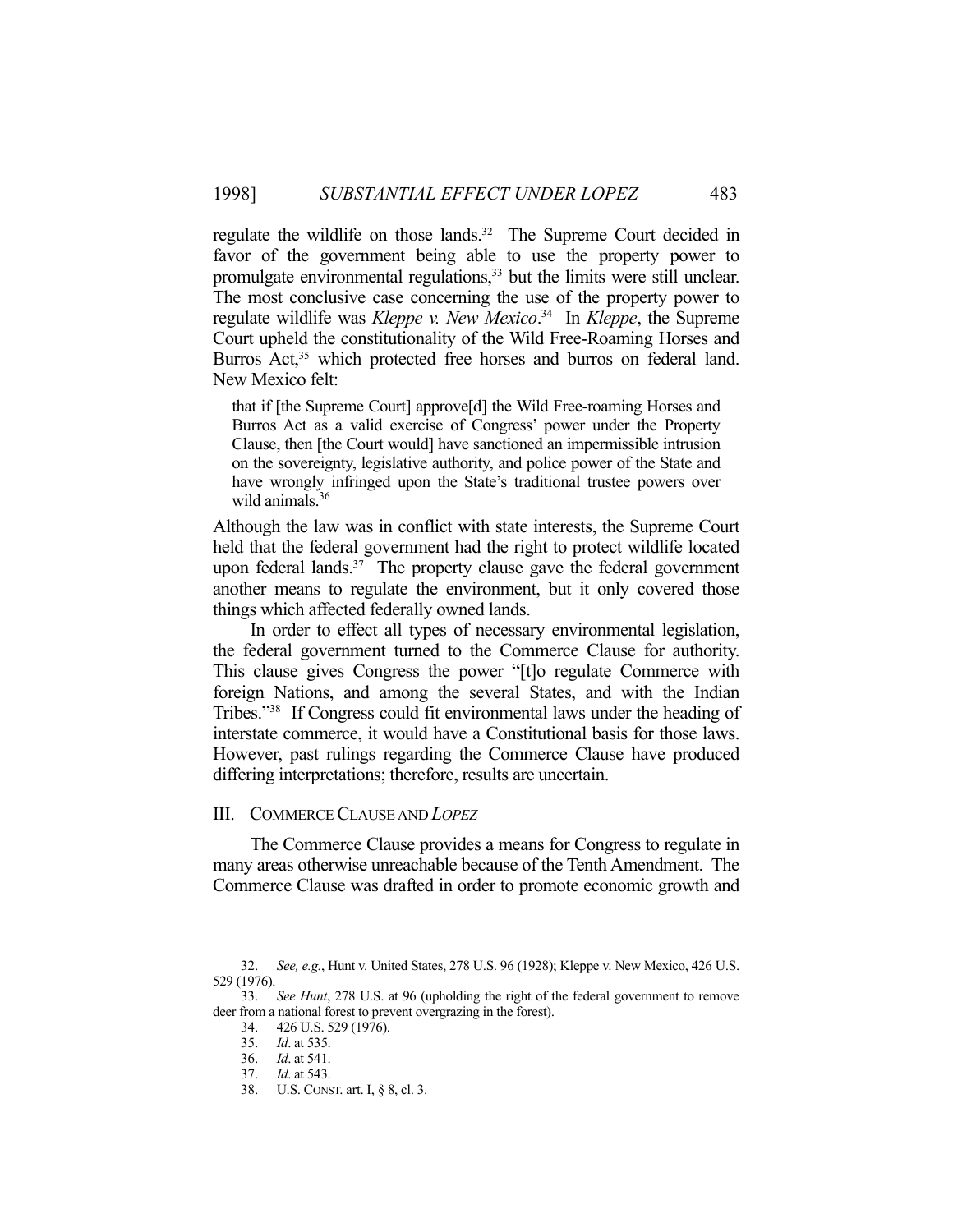to protect the unity of the nation.<sup>39</sup> States were passing tariffs against imports from other states, essentially treating those states as foreign nations.40 "[T]o prevent the states from interfering with commercial intercourse," the Commerce Clause was added to the Constitution.<sup>41</sup> Its wording is vague, as are other Constitutional clauses, because otherwise the Constitution probably would not have been ratified.<sup>42</sup> This vagueness has allowed for Congress and the courts to supply their own interpretations to the meaning of the Commerce Clause, and for many years the scope of the commerce power increased unchecked.<sup>43</sup> The effect was to allow Congress to regulate in more and more areas that had traditionally belonged to the states.

 Under historical Commerce Clause opinions, Congress merely needed to show that it had a rational basis by which to find an effect on interstate commerce in order to regulate via the Commerce Clause.<sup>44</sup> Congress essentially had free reign to regulate whatever it wanted, as most anything could be shown to have some impact on commerce: "[a]lmost anything—marriage, birth, death—may in some fashion affect commerce."45 The *Lopez* decision finally curbed the ever increasing national commerce power, and placed some limits on what could be regulated using the Commerce Clause.

# *A. Facts of* Lopez

 In *Lopez*, the Supreme Court overturned sections of the Gun-Free School Zones Act of 1990, which made it a crime to knowingly possess a firearm within a certain distance from school grounds.<sup>46</sup> The Court examined the Act's relationship to interstate commerce, and found neither an economic aspect nor a substantial effect on interstate commerce.<sup>47</sup>

 <sup>39.</sup> *See* ALBERT J. BEVERIDGE, THE LIFE OF JOHN MARSHALL 310-12 (1916), *reprinted in* WILLIAM B. LOCKHART ET AL., CONSTITUTIONAL LAW 67 (8th ed. 1996).

 <sup>40.</sup> *See id*.

 <sup>41.</sup> ALPHEUS THOMAS MASON & DONALD GRIER STEPHENSON, JR., AMERICAN CONSTITUTIONAL LAW 184 (10th ed. 1993).

 <sup>42.</sup> *See* ROBERT G. MCCLOSKEY, THE AMERICAN SUPREME COURT 2, 3 (Daniel J. Boorstin ed., Sanford Levinson rev., 2d ed. 1994).

 <sup>43.</sup> *See, e.g*., Gibbons v. Ogden, 22 U.S. (9 Wheat.) 1, 196 (1824) (defining the commerce power as the power "to prescribe the rule by which commerce is to be governed"); Houston, East & West Texas Ry. v. United States, 234 U.S. 342 (1914) (allowing the federal government to regulate railroad fares within the state of Louisiana); NLRB v. Jones & Laughlin Steel Corp., 301 U.S. 1 (1937) (holding that even intrastate activities may be reached if they have a close and substantial relation to interstate commerce).

 <sup>44.</sup> *See* Heart of Atlanta Motel, Inc., v. United States, 379 U.S. 241, 258 (1964).

 <sup>45.</sup> *Jones & Laughlin Steel*, 301 U.S. at 99 (McReynolds, J., dissenting).

 <sup>46.</sup> United States v. Lopez, 514 U.S. 549, 567 (1995) (citing 18 U.S.C. § 922(q)(1)(A) (1994) (amended 1996)).

 <sup>47.</sup> *Id.* at 567.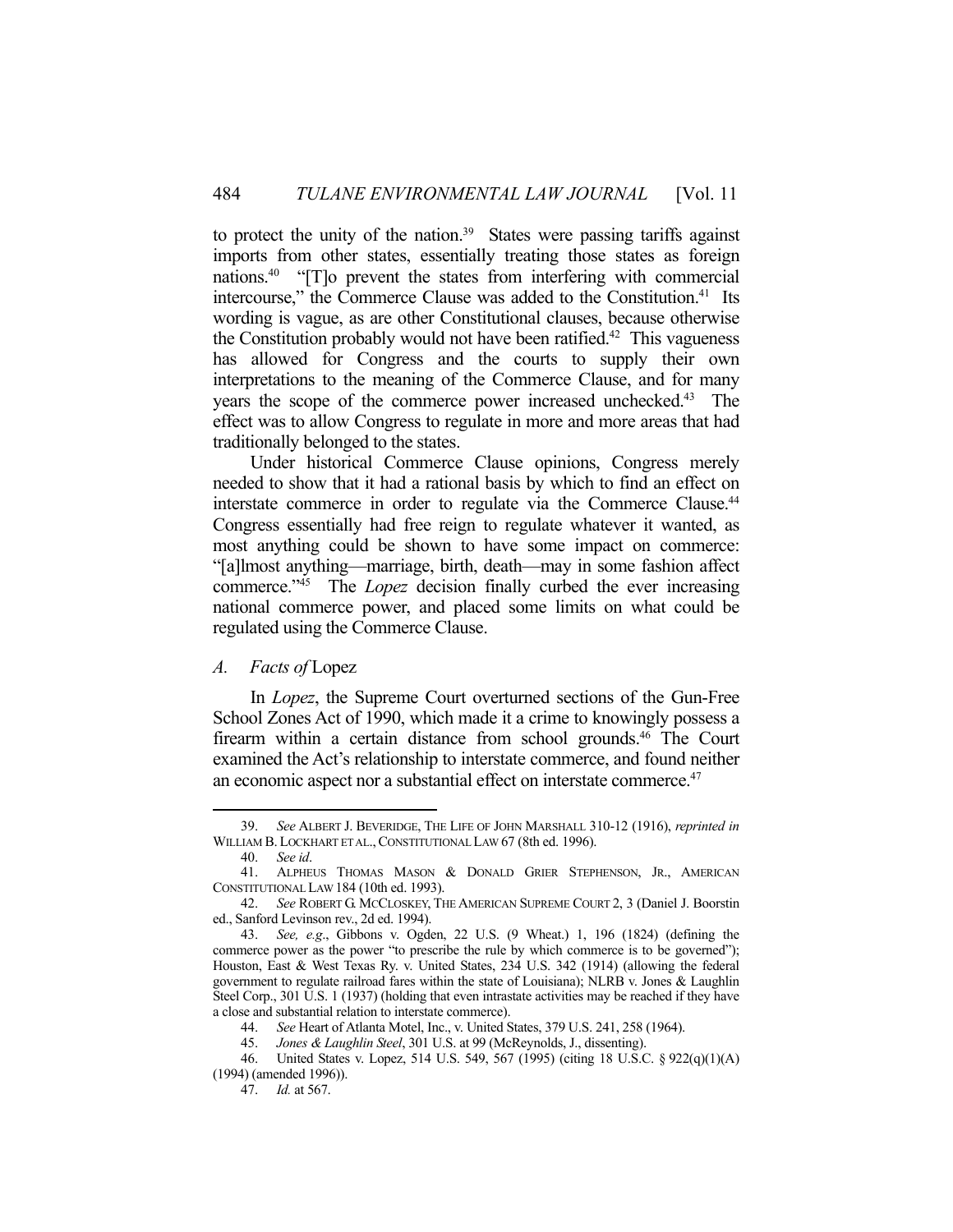The Court categorized three ways for federal regulations to be constitutional under the Commerce Clause:

First, Congress may regulate the use of the channels of interstate commerce. . . . Second, Congress is empowered to regulate and protect the instrumentalities of interstate commerce, or persons or things in interstate commerce, even though the threat may come only from intrastate activities. . . . Finally, Congress' commerce authority includes the power to regulate those activities having a substantial relation to interstate commerce, . . . i.e., those activities that substantially affect interstate commerce.<sup>48</sup>

Past decisions had not settled the issue of whether the regulated activity under the third category must "affect" or "substantially affect" interstate commerce.49 The *Lopez* Court considered the holdings of past opinions and followed *Maryland v. Wirtz<sup>50</sup>* in concluding that a trivial impact on commerce was not enough to invoke the commerce power.51 Instead the Court applied the more stringent substantial effect test.<sup>52</sup>

 The Court then examined the connection between the regulated activity, possessing a firearm in a school zone, and interstate commerce, to determine whether a substantial relationship existed.<sup>53</sup> The Court saw no substantial connection "visible to the naked eye," and looked to the legislative history for evidence of a connection.<sup>54</sup> However, "the Government concede[d] that '[n]either the statute nor its legislative history contain[ed] express congressional findings regarding the effects upon interstate commerce of gun possession in a school zone."<sup>55</sup> The government argued that having a gun on school grounds does, in fact, affect interstate commerce in a number of ways.<sup>56</sup> First, gun possession could result in violent crimes, which would affect interstate commerce by raising insurance outlays because of the substantial costs of violent crimes, and also by affecting people's decisions to travel to certain destinations based upon their perception of the amount of crime in the area.57 Second, guns could "threaten[] the learning environment", and thereby affect education. Students coming from that impaired educational process would not contribute as much to society.58 Consequently, the

 <sup>48.</sup> *Id*. at 558-59 (citations omitted).

 <sup>49.</sup> *Id*. at 559.

 <sup>50. 392</sup> U.S. 183, 196 n.27 (1966).

 <sup>51.</sup> *Lopez*, 514 U.S. at 559.

 <sup>52.</sup> *Id.*

 <sup>53.</sup> *Id*.

 <sup>54.</sup> *Id*. at 562-63.

 <sup>55.</sup> *Id*. at 562.

 <sup>56.</sup> *See id.* at 563-64.

 <sup>57.</sup> *See id.*

 <sup>58.</sup> *See id*. at 564.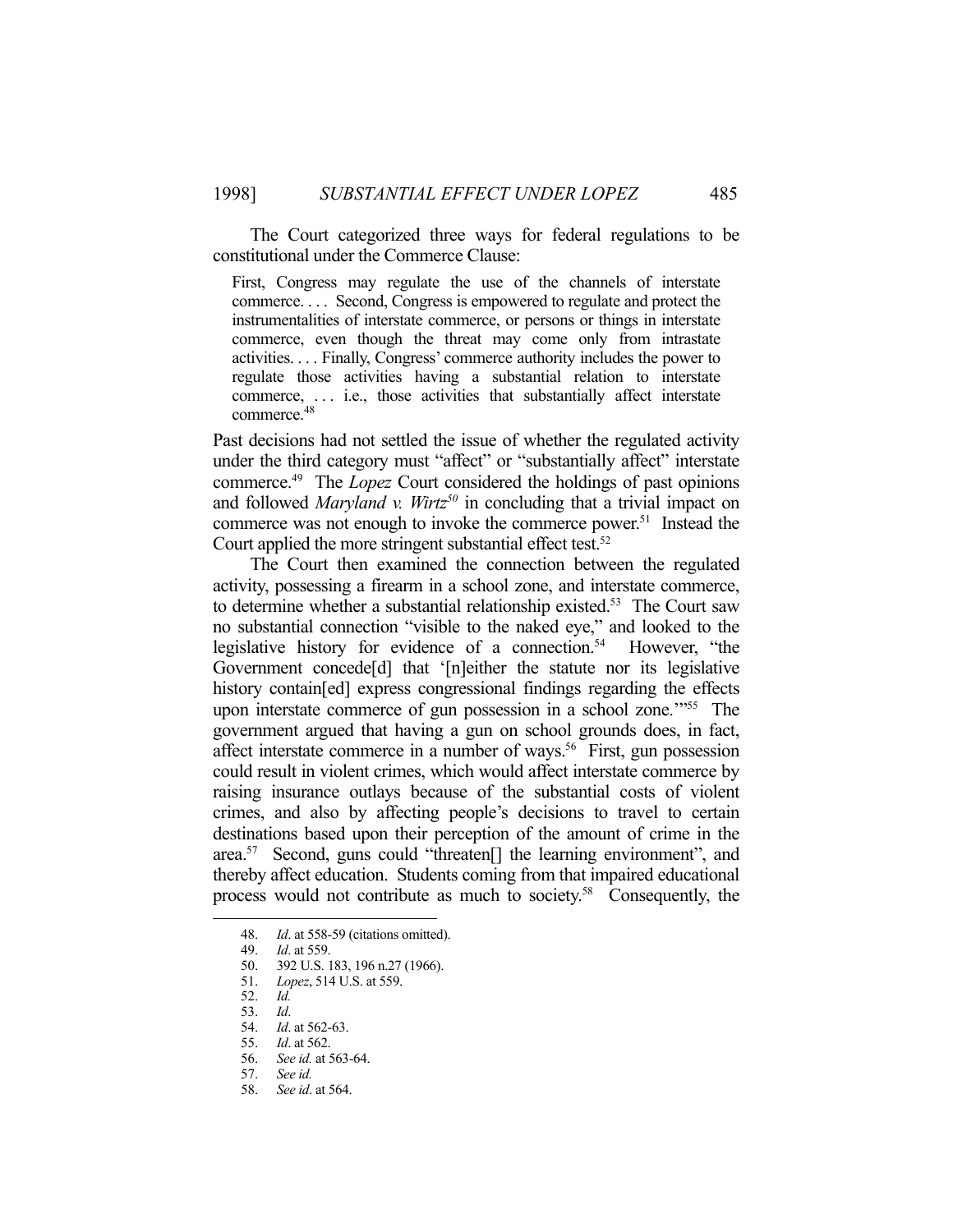nation's economy would suffer.59 The Court rejected these theories, and explained that according to either of these rationales, there would be virtually no limit to Congress's Commerce Clause power.<sup>60</sup> The Court found that Lopez was a local student and not a part of interstate commerce. Furthermore, the Court found that the mere possession of a gun did not in itself have a substantial effect on interstate commerce.<sup>61</sup> Therefore, the Court found the connection to interstate commerce in this case to be insufficient under a substantial relationship test.62

 The Court also considered the requirement that the regulation be commercial in nature.63 The statute made possession of a gun in a school zone a federal offense. "Section  $922(q)$  is a criminal statute that by its terms has nothing to do with 'commerce' or any sort of economic enterprise, however broadly one might define those terms."64 The Court found that possession of a gun in a school zone was not an economic activity in itself, and that the regulation had nothing to do with any commercial activity.65 Therefore, the Gun-Free School Zones Act did not meet this requirement either.

 The *Lopez* decision also added a jurisdictional element to the Commerce Clause framework.<sup>66</sup> *Lopez* required a component in a statute to limit its scope to those situations where there is an explicit connection to interstate commerce.67 The Gun-Free School Zones Act "made it a federal offense 'for any individual knowingly to possess a firearm at a place that the individual knows, or has reasonable cause to believe, is a school zone."<sup>68</sup> The Court found that the statute did not contain the requisite requirement and hence found the jurisdictional element lacking.<sup>69</sup>

1

 68. *Id*. at 551 (quoting the Gun-Free School Zones Act of 1990, 18 U.S.C. § 922(q)(1)(A) (1994).

 69. *Id.* at 561. The statute was amended in 1996 to include the above elements, and now reads: "It shall be unlawful for any individual knowingly to possess a firearm that has moved in or that otherwise affects interstate commerce at a place that the individual knows, or has reasonable cause to believe, is a school zone." 18 U.S.C.  $\S 922(q)(2)(A)$  (1988 & Supp. V) (amended 1996). The preliminary language also contains information as to why Congress believes there is a substantial relationship to interstate commerce such that it may promulgate the regulation under the Commerce Clause. 18 U.S.C. § 922(q)(1) (1988 & Supp. V) (amended 1996).

 <sup>59.</sup> *See id*.

 <sup>60.</sup> *Id*.

 <sup>61.</sup> *Id.* at 567.

 <sup>62.</sup> *Id*.

 <sup>63.</sup> *Id*. at 562-63.

 <sup>64.</sup> *Id*. at 561. 65. *Id.* at 567.

 <sup>66.</sup> *Id.*

 <sup>67.</sup> *Id*. at 561-62.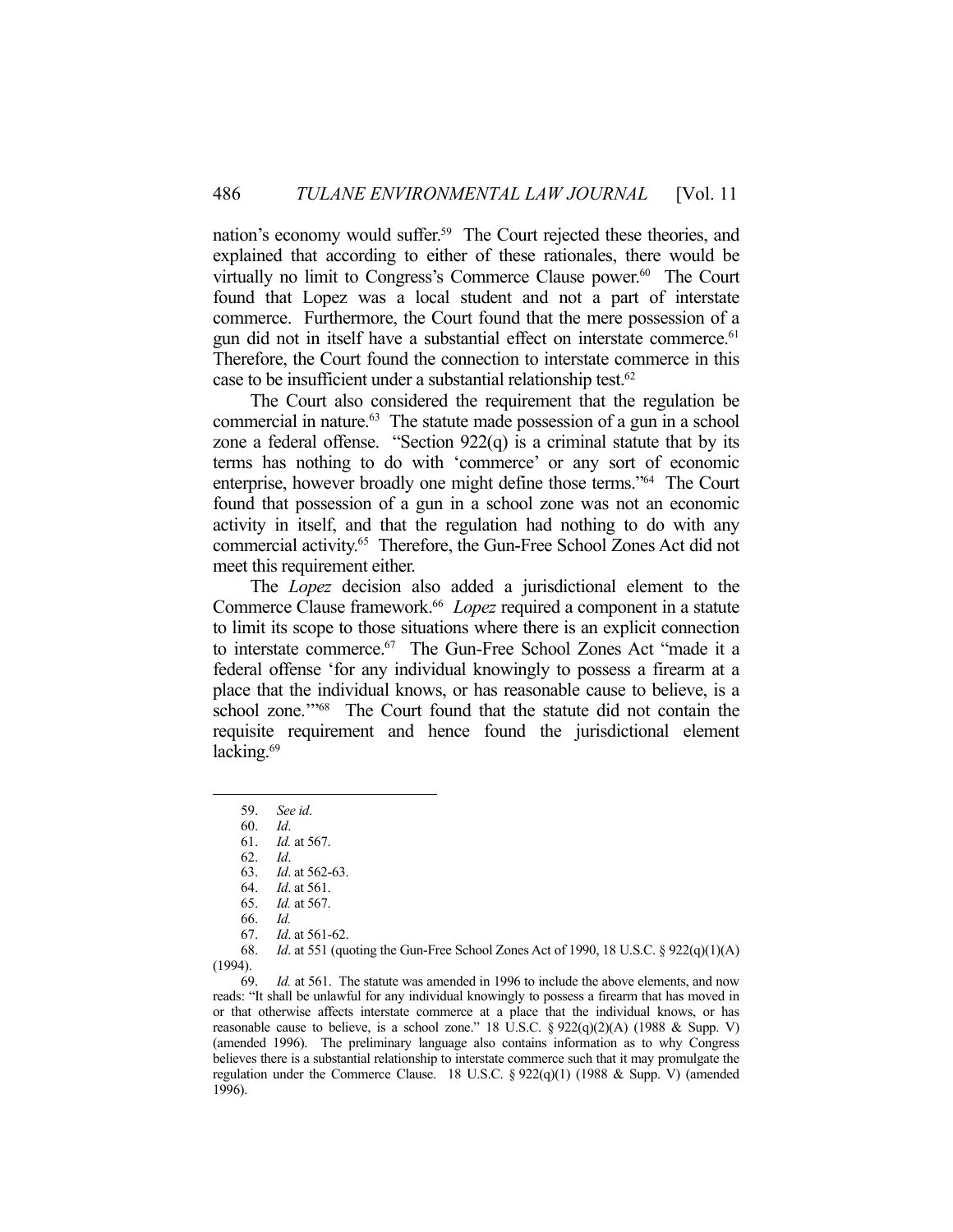#### *B. Effects on Environmental Laws*

 The *Lopez* decision could profoundly impact any federal statute based on the commerce clause power. The decision provides a means to challenge the constitutionality of those statutes. Environmental laws, many of which are based solely on the commerce power, may be particularly vulnerable. In the past, Congress simply had to show that it had a rational basis for finding a connection to interstate commerce in order to use the Commerce Clause to promulgate regulations;<sup>70</sup> thus, these laws were fairly safe from challenge. However, since *Lopez*, there has been some confusion in the applicability of the Commerce Clause to environmental laws. Two recent cases concerning the CWA and the ESA show the uncertainty of decisions under current jurisprudence, and challenge the authority of present and future attempts at environmental regulation.

#### IV. CONFUSION IN ENDANGERED SPECIES ACT APPLICATION

#### *A. Background*

 The ESA was promulgated in 1973 with the intention of conserving endangered and threatened species and their ecosystems.<sup>71</sup> The basic process is fairly straightforward, although the exact details of each listing may be very intricate. The first step in the ESA is to list a species for protection.72 The Secretary of the Interior may list a species as either threatened, receiving some protection, or endangered, receiving greater protection.73 When a species is listed, the Secretary should designate habitat critical to the survival of that species.<sup>74</sup> In order to promote conservation of listed species, the Secretary also must develop a "recovery plan" which should eventually result in the species recovering to the point that it may be removed from the list.<sup>75</sup> Federal agencies are required to work with the Secretary to "insure that any action authorized, funded, or carried out by such agency . . . is not likely to jeopardize the continued existence of any endangered species or threatened species or result in the destruction or adverse modification of habitat of such species which is determined by the Secretary . . . to be critical . . . ."76

 <sup>70.</sup> *See, e.g.*, Heart of Atlanta Motel, Inc. v. United States, 379 U.S. 241 (1964) (Congress only has to show a rational basis for its finding that the Civil Rights Acts of 1954 are connected to interstate commerce).

 <sup>71.</sup> ESA § 2, 16 U.S.C. § 1531(b) (1994).

<sup>72.</sup> ESA § 4, 16 U.S.C. § 1533.

 <sup>73.</sup> *See id.*

 <sup>74.</sup> *See id.*

 <sup>75.</sup> *See id.*

 <sup>76.</sup> ESA § 7(a)(2), 16 U.S.C. § 1536(a)(2) (parentheticals omitted).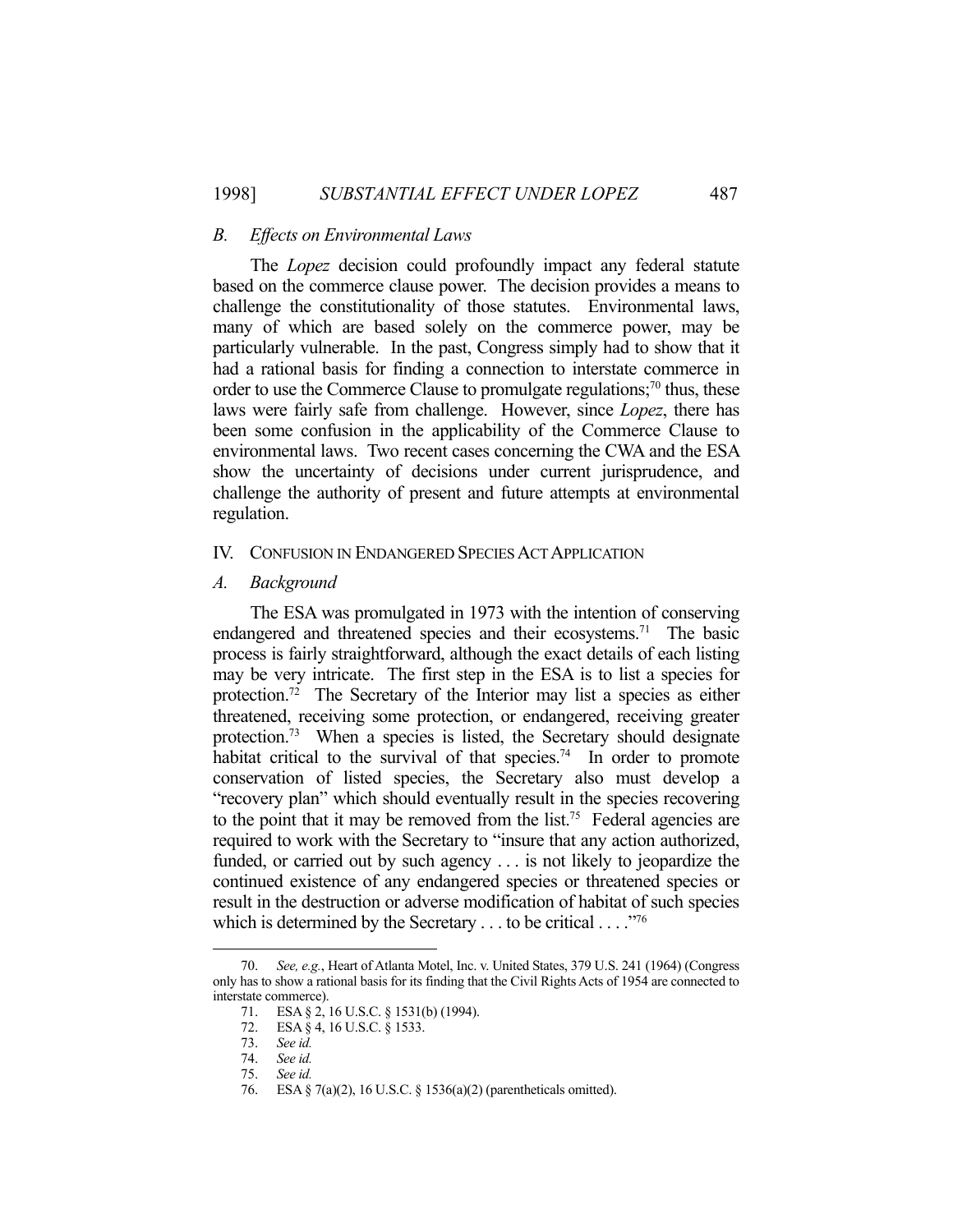The ESA is a federal regulatory scheme, yet it can have profound effects on local and state actions. When a development project is proposed in an area inhabited by a listed species, the developers must first get a permit from the Fish and Wildlife Service (FWS).<sup>77</sup> The FWS may require mitigation measures it deems necessary to protect the survival and recovery of the species.78 The developer must meet the requirements listed in Section 10(a)(2) of the ESA.<sup>79</sup> Thus, the federal government can influence the completion of a local project on federal land. Consequently, the question arises whether the federal government has the authority to regulate matters that appear to be purely local.

- *B.* National Association of Home Builders v. Babbitt
- 1. Facts and History

*National Association of Home Builders v. Babbitt* arose out of a dispute concerning the protection afforded the Delhi Sands Flower-Loving Fly (the Fly) after it was listed as an endangered species.<sup>80</sup> San Bernadino County and land developers challenged the constitutionality of applying ESA Section 9 to the Fly, since it only lived in a small section of California, and had no substantial connection to interstate commerce.<sup>81</sup>

 San Bernadino County had plans to build a hospital in an area designated as Fly habitat, but received a permit from the FWS conditioned on setting aside land to be used as  $Fly$  habitat.<sup>82</sup> The county later told the FWS that it also planned to redesign an intersection to allow easier access to the hospital by emergency vehicles.<sup>83</sup> Changing the intersection would result in a 70-80% decrease in the size of a corridor set aside for the Fly; thus, the FWS determined that the expansion would likely result in a "taking" of the Fly under ESA Section  $9(a)$ .<sup>84</sup> The National Association of Home Builders filed a complaint seeking an injunction against enforcement of that provision on the grounds that it was unconstitutional as applied to the Fly.<sup>85</sup> The plaintiffs claimed that the Constitution granted no federal management authority over wildlife or nonfederal lands, and therefore the FWS did not have power to require

 <sup>77.</sup> *See* ESA § 10, 16 U.S.C. § 1539(a).

 <sup>78.</sup> *See id.* § 10(a)(2), § 1539(a)(2).

 <sup>79.</sup> *See id.* § 10(a)(2), § 1539(a)(2).

 <sup>80.</sup> National Ass'n of Home Builders v. Babbitt, 130 F.3d 1041 (D.C. Cir. 1997).

 <sup>81.</sup> *See id*. at 1043.

 <sup>82.</sup> *See id*. 83. *See id*.

 <sup>84.</sup> *See id.* "Take" is defined as "to harass, harm, pursue, hunt, shoot, wound, kill, trap, capture, or collect, or to attempt to engage in any such conduct." ESA  $\S 3(19)$ , 16 U.S.C. § 1532(19).

 <sup>85.</sup> *See Home Builders*, 130 F.3d at 1043.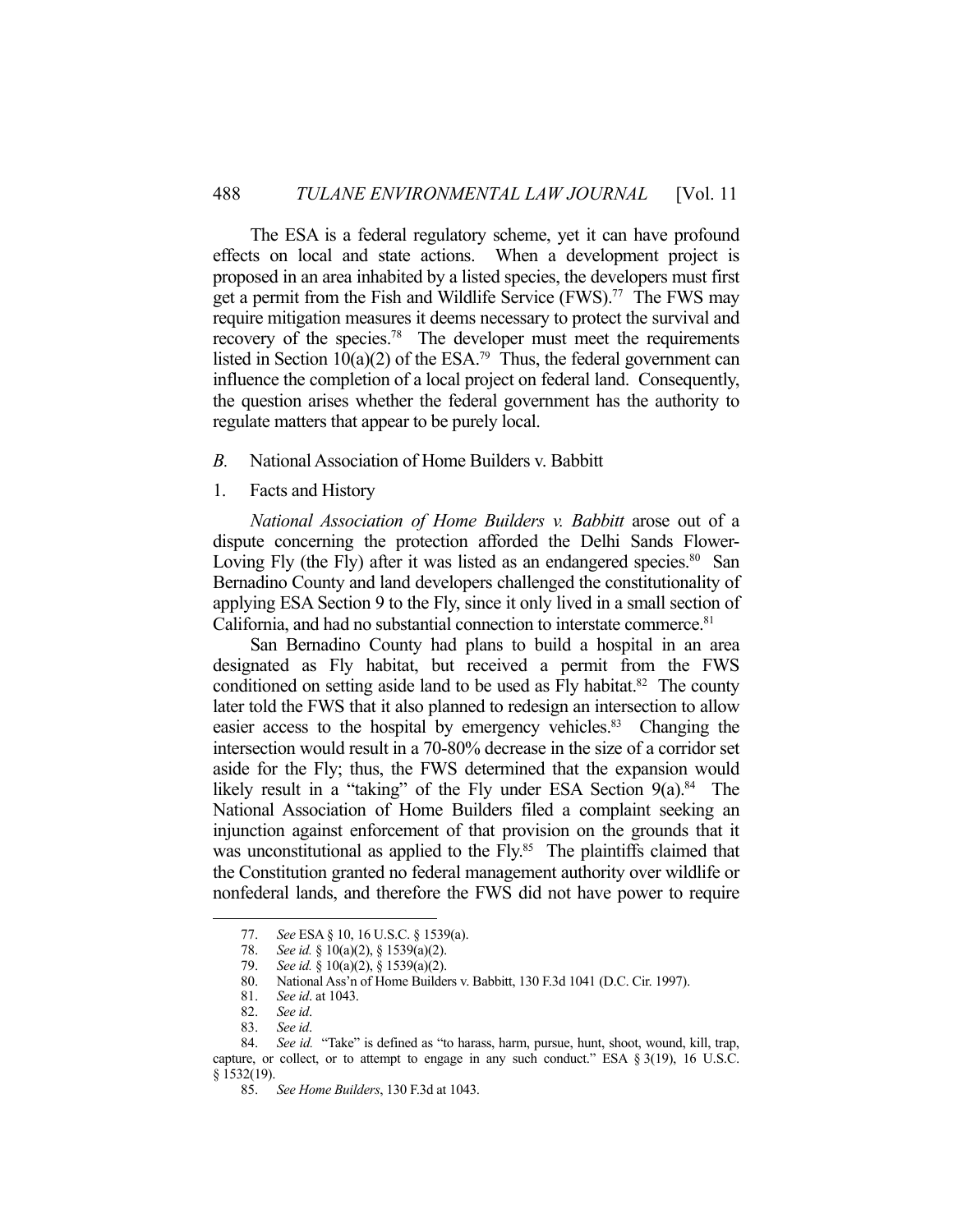setting aside land as habitat for the Fly.<sup>86</sup> The United States District Court for the District of Columbia found the application constitutional under the Commerce Clause, and granted summary judgment for the government.<sup>87</sup> The D.C. Circuit Court of Appeals affirmed the decision of the district court.88

#### 2. Court of Appeals Discussion

 The court of appeals, in an opinion written by Judge Wald, first discussed the *Lopez* decision, and determined that in order for Section 9(a) of the ESA to fall under the Commerce Clause, it must fit under either category one or category three of the rationales discussed in *Lopez*. 89 The majority opinion found that the application of Section 9 was constitutional as a regulation of the channels of interstate commerce for two reasons:

First, the prohibition against takings of an endangered species is necessary to enable the government to control the transport of the endangered species in interstate commerce. Second, the prohibition on takings of endangered animals falls under Congress' authority "to keep the channels of interstate commerce free from immoral and injurious uses."90

First, the court determined that prohibiting takings of endangered species is warranted by the need to achieve the ESA prohibitions against transporting and selling endangered species.<sup>91</sup> Second, the court determined that moving an endangered animal between regions through interstate commerce would injure the region from which the animal was taken. $92$  Another rationale was that the workers and supplies necessary for building the hospital travel through the channels of interstate commerce.93 Either way, the court determined that the regulation would affect the channels of interstate commerce, and therefore met the constitutional requirement under *Lopez*. 94

 <sup>86.</sup> *See id*. at 1045.

 <sup>87.</sup> *See id*. at 1043.

 <sup>88.</sup> *Id*.

 <sup>89.</sup> *Id.* at 1046. Category one says that "Congress may regulate the use of the channels of interstate commerce." United States v. Lopez, 514 U.S. 549, 558 (1995). Category three states that "Congress' commerce authority includes the power to regulate those activities having a substantial relation to interstate commerce, i.e., those activities that substantially affect interstate commerce." *Id*. at 558-59 (citations omitted).

 <sup>90.</sup> *Home Builders*, 130 F.3d at 1046 (quotations omitted).

*Id.* at 1047.

 <sup>92.</sup> *Id*. at 1048.

 <sup>93.</sup> *See id*.

 <sup>94.</sup> *Id.*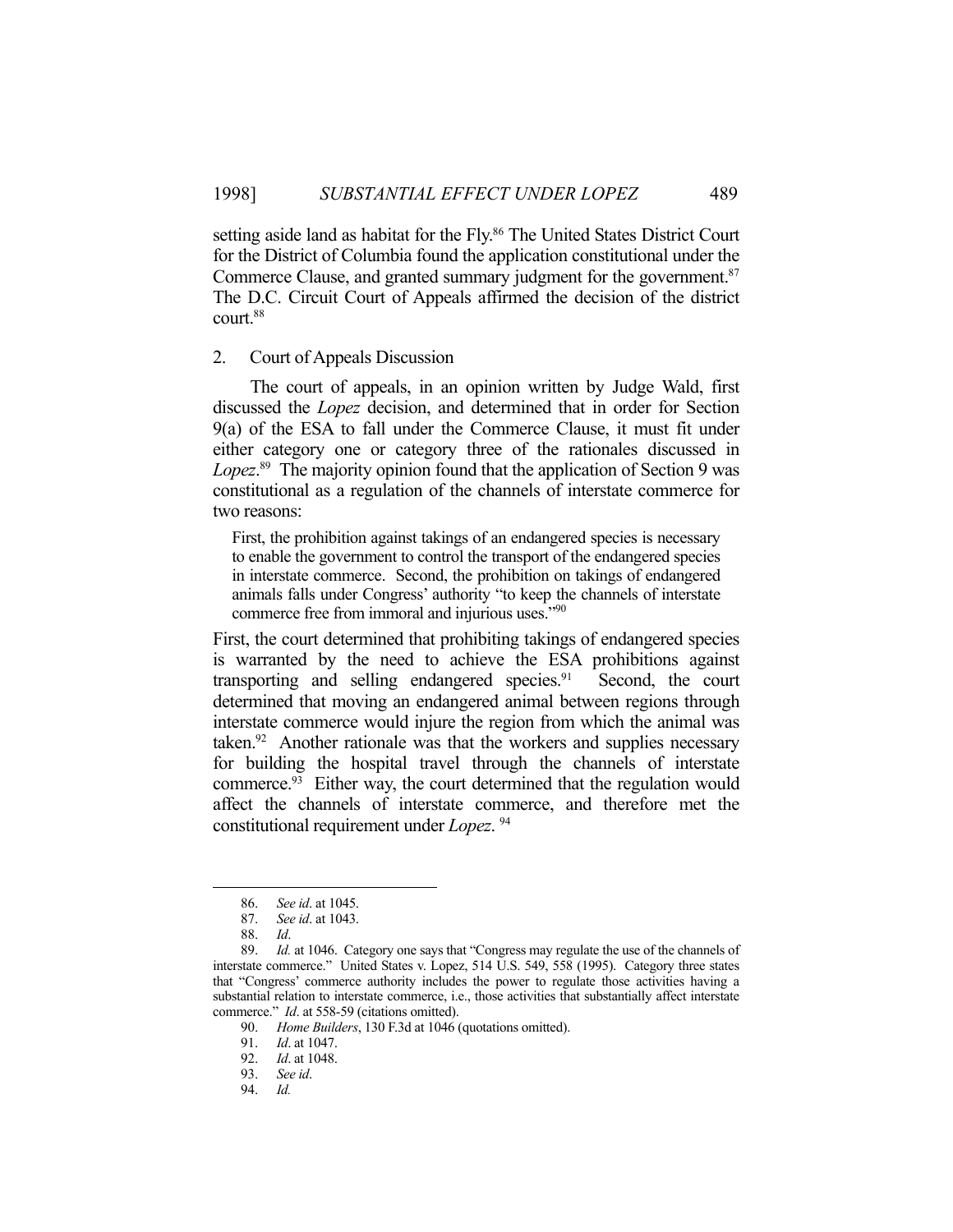The majority also found that the activity substantially affected interstate commerce, thereby creating the required nexus under category three from *Lopez*. 95 The court first looked to the congressional history of the ESA, and then discussed two specific ways that Section 9 of the ESA could affect interstate commerce.<sup>96</sup>

 In order to find a statute constitutional under the Commerce Clause using a category three rationale, courts must first determine that Congress possessed a rational basis for finding a substantial connection to interstate commerce.97 In both the Senate and House reports, Congress suggested several ways that the ESA relates to interstate commerce.<sup>98</sup> The House report discussed the value of endangered species as potential sources of medicine or cures for disease, the loss of which could certainly impact interstate commerce: "[f]rom the most narrow possible point of view, it is in the best interests of mankind to minimize the losses of genetic variations. The reason is simple: they are potential resources."99 The Senate report focused more directly on the actual resources for sale. When endangered species are recovered and their populations increase, they can once again be exploited for sale. "In such a case businessmen may profit from the trading and marketing of that species for an indefinite number of years, where otherwise it would have been completely eliminated from commercial channels in a very brief span of time."100 This commercial increase could not occur without the intervention of the ESA protections. The Senate report also discussed the loss to the gene pool when a species becomes extinct, which reduces mankind's potential to use that genetic material for bettering domestic animals or improving resistance to disease.101 The Congressional Record shows that both Houses found the connection to interstate commerce sufficient to promulgate the ESA. When a court is determining whether there is a substantial connection to interstate commerce, "[t]he court must defer to a congressional finding that a regulated activity affects interstate commerce, if there is any rational basis for such a finding."102

 The court of appeals looked at several specific grounds upon which Congress could have rationally found the interstate commerce connection.

 <sup>95.</sup> *Id*. at 1049.

 <sup>96.</sup> *Id.* at 1051.

 <sup>97.</sup> *See id.*

 <sup>98.</sup> *See id*. at 1050-51.

 <sup>99.</sup> *See id.* at 1051 (quoting H.R. Rep. No. 93-412, at 4-5 (1973)).

 <sup>100.</sup> *Id*. (quoting S. Rep. No. 91-526, at 3 (1969)).

 <sup>101.</sup> *See id.*

 <sup>102.</sup> *Id.* at 1052 (quoting Terry v. Reno, 101 F.3d 1412, 1416 (D.C. Cir. 1996)).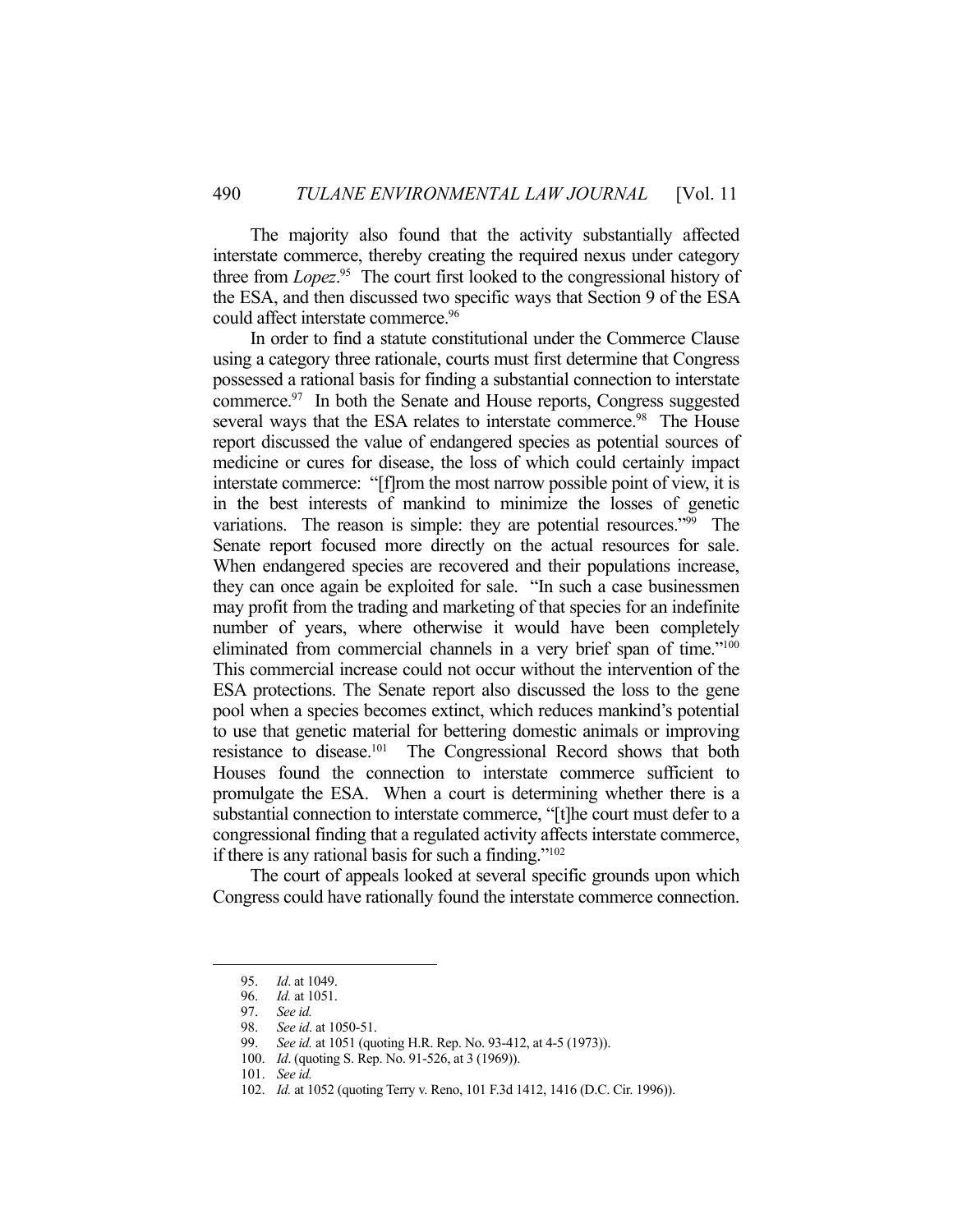Biodiversity was considered first.<sup>103</sup> According to the government, biodiversity would be greatly reduced without the protections afforded endangered species under the ESA.104 When biodiversity is reduced, "the current and future interstate commerce that relies on the availability of a diverse array of species" is harmed.<sup>105</sup> "Endangered [species] are valuable as sources of medicine and genes,"106 as well as attractions for tourists and research for scientists.<sup>107</sup> Takings of endangered species, "if permitted, would have a substantial effect on interstate commerce by depriving commercial actors of access to an important natural resource biodiversity."108

 The court of appeals looked next at interstate competition as a basis under which Congress could have found a substantial effect on interstate commerce.109 Congress is empowered under the Commerce Clause to "act to prevent destructive interstate competition."110 Even though the activities carried out may not be commercial in nature,<sup>111</sup> and might be executed in a single state, they "may be regulated because they have destructive effects . . . that are likely to affect more than one State."112 In order to increase development, states may use less stringent standards of protection for endangered species, thereby gaining an advantage over other states in a destructive manner.<sup>113</sup> This is the "Race to the Bottom" theory, whereby developers will be attracted to the states with the lowest environmental standards because it will be cheaper and easier for businesses to operate there. The states with lower standards would suffer increased environmental harm, while the states with higher standards would suffer economically. Thus, Congress is empowered to pass laws to prevent both types of harm.<sup>114</sup> Because Congress has the power to prevent destructive interstate commerce, "Congress has the power to prevent interstate competition that will result in the destruction of endangered species . . . . "<sup>115</sup>

 <sup>103.</sup> Biodiversity is "defined as the presence of a large number of species of animals and plants." *Id*. at 1052.

 <sup>104.</sup> *See id*.

 <sup>105.</sup> *Id*.

 <sup>106.</sup> *Id.*

 <sup>107.</sup> *See id*. n.11.

 <sup>108.</sup> *Id*. at 1054.

 <sup>109.</sup> *Id*.

 <sup>110.</sup> *Id.*

 <sup>111.</sup> *See id*. at 1049. 112. *See id.* at 1055.

 <sup>113.</sup> *See id*. at 1048.

 <sup>114.</sup> *See id.* at 1057.

 <sup>115.</sup> *Id.*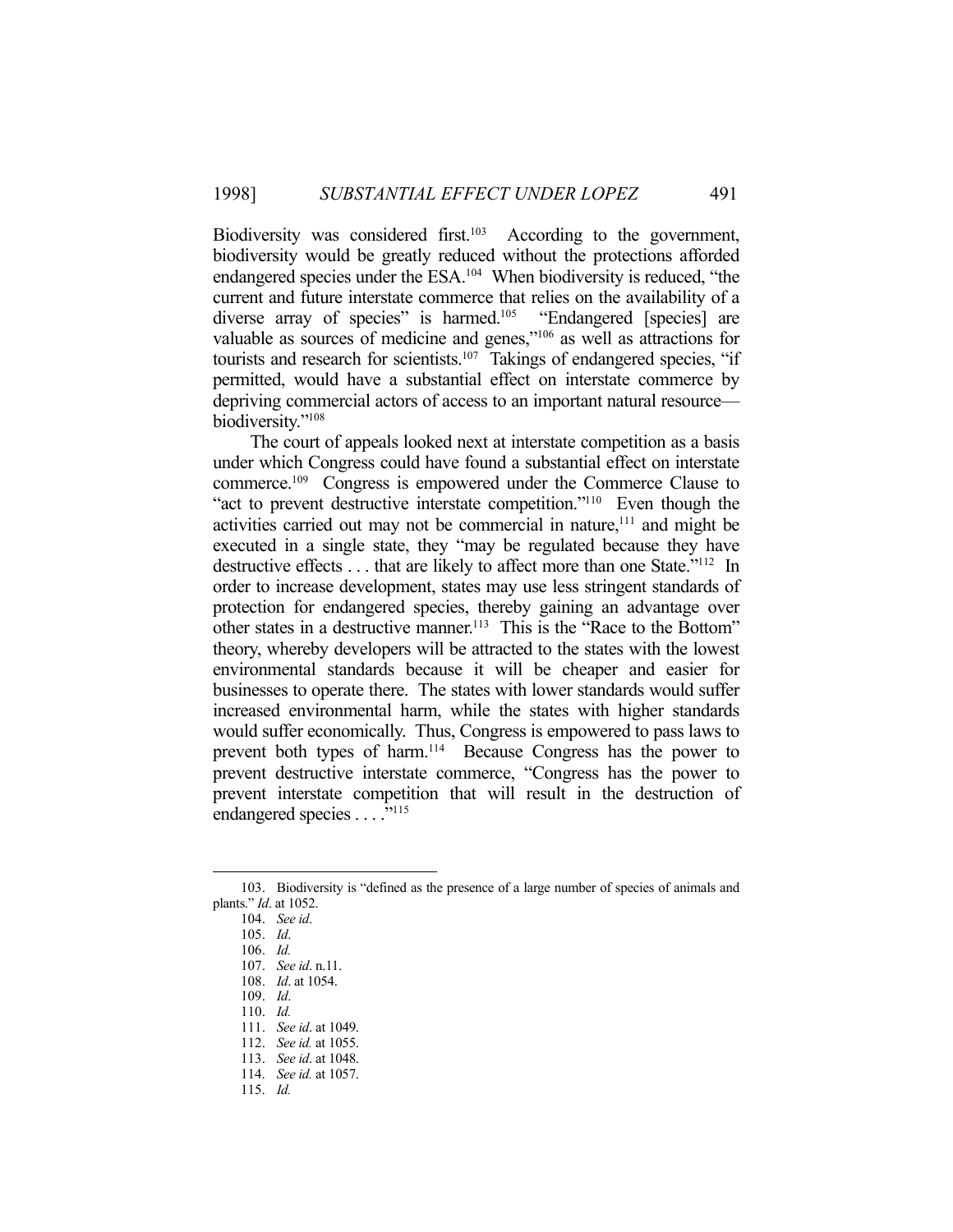The D.C. Circuit Court of Appeals found that Section 9 of the ESA satisfied both category one and category three Commerce Clause rationales under *Lopez*,<sup>116</sup> and therefore upheld the decision of the United States District Court for the District of Columbia, and granted summary judgment for the government.<sup>117</sup>

 Judge Henderson wrote a concurring opinion which for different reasons found that Section 9 of the ESA is constitutional. She first discussed, and then disposed of, the category one explanation.<sup>118</sup> She stated that because the Flies do not move in interstate commerce, and are not connected to things that move in interstate commerce, the regulation does not relate to interstate commerce.<sup>119</sup>

Judge Henderson then turned to the category three possibilities.<sup>120</sup> She disagreed with the majority's argument that an impact on interstate commerce can be based on the potential future value of medicines and genetic information that may come from species not yet studied.121 Because there is not a definite effect, but only a potential effect, Judge Henderson found that this future value did not constitute a substantial impact on interstate commerce.<sup>122</sup>

 Judge Henderson put forth two rationales to support the constitutionality of ESA Section 9. She agreed that biodiversity is a grounds for finding a substantial impact on interstate commerce because all ecosystems are interconnected.<sup>123</sup> The extinction of one species affects the local ecosystem, which in turn affects the worldwide ecosystem.124 Based on this relationship, "it is reasonable to conclude that the extinction of one species affects others and their ecosystems and that the protection of a purely intrastate species . . . will therefore substantially affect land and objects that are involved in interstate commerce."<sup>125</sup> This was enough for Judge Henderson to find a "rational basis" for determining that Section 9 of the ESA falls "within Commerce Clause authority."126

 Judge Henderson's second justification for finding Section 9 constitutional was that the regulation of the Fly results in the regulation of commercial development, which certainly affects interstate commerce.<sup>127</sup>

- 121. *Id.* 122. *Id*.
- 123. *Id.*

 <sup>116.</sup> *Id.* at 1046.

 <sup>117.</sup> *Id*. at 1057.

 <sup>118.</sup> *Id.* at 1057-58.

 <sup>119.</sup> *Id*. at 1058.

 <sup>120.</sup> *Id.*

 <sup>124.</sup> *Id*. at 1058-59.

 <sup>125.</sup> *Id*. at 1059 (parenthetical omitted).

 <sup>126.</sup> *Id.*

 <sup>127.</sup> *Id.*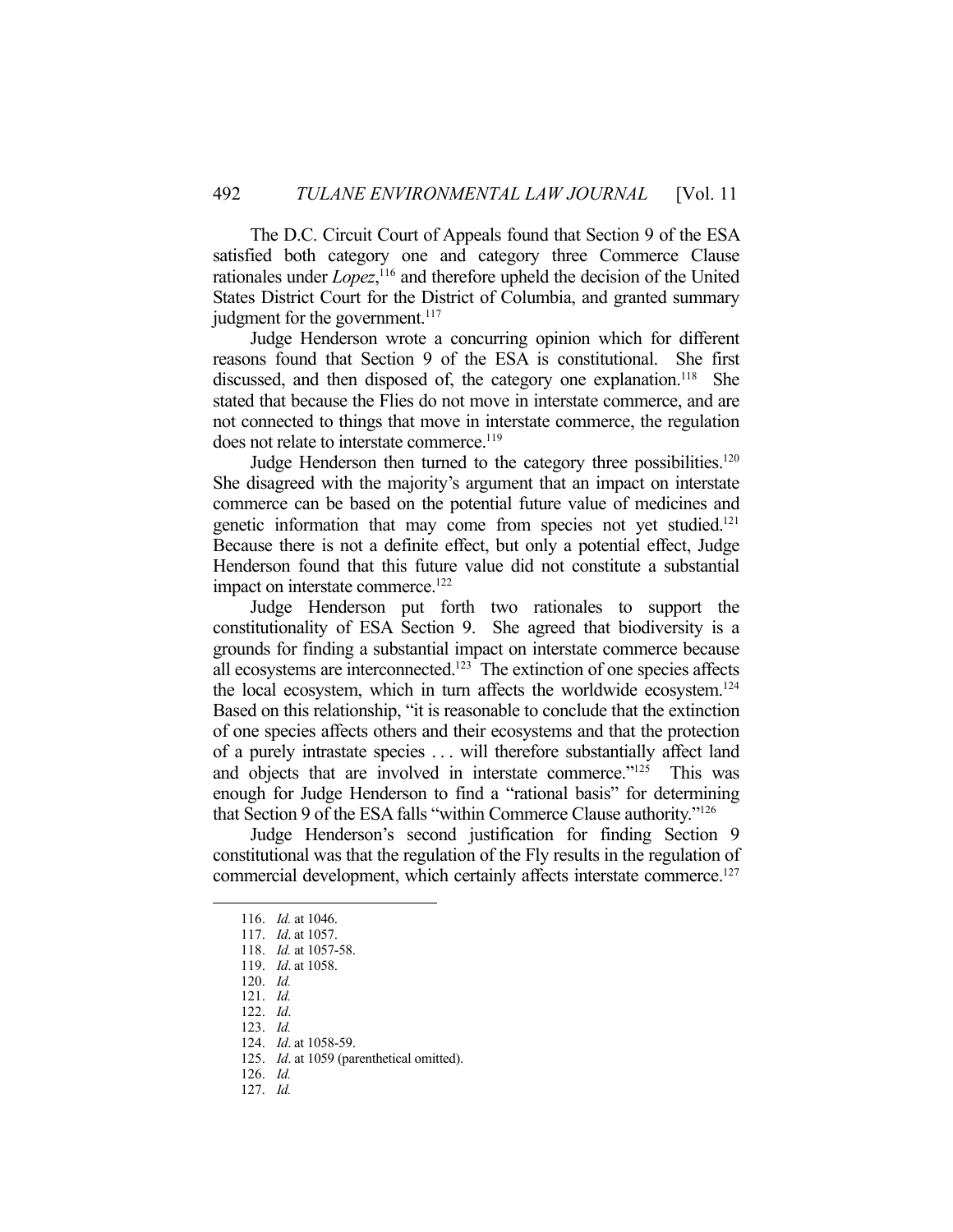When Congress wrote the ESA, it considered regulating land and development as a means of protecting endangered species.<sup>128</sup> Protecting the Fly causes the hospital and the intersection both to be regulated, thereby affecting interstate commerce.<sup>129</sup> According to Judge Henderson, since this "asserts a substantial economic effect on interstate commerce[,]" it is within the sphere of regulation available to Congress under the Commerce Clause.<sup>130</sup>

 Judge Sentelle dissented, finding no justification under the Commerce Clause for this application of ESA Section 9.131 He found this situation less related to interstate commerce than the situation in *Lopez*, since at least that regulation covered an item which does travel in commerce.132 Judge Sentelle discussed several steps articulated in *Lopez* to use when examining a regulation under a category three rationale, and then applied them to the arguments put forth by the majority and concurrence.<sup>133</sup> When considering whether a regulation substantially affects interstate commerce for *Lopez* purposes:

we must examine whether:

- the regulation controls a commercial activity, or an activity necessary to the regulation of some commercial activity;

- the statute includes a jurisdictional nexus requirement to ensure that each regulated instance of the activity affects interstate commerce; and

- the rationale offered to support the constitutionality of the statute has a logical stopping point so that the rationale is not so broad as to regulate on a similar basis all human endeavors, especially those traditionally regulated by the states. $134$ 

 According to Judge Sentelle, the application of Section 9 fails in all three aspects.135 First, as in *Lopez*, the regulated activity is not commercial in nature.136 "Neither killing flies nor controlling weeds nor digging holes is either inherently or fundamentally commercial in any sense."137 Second, also as in *Lopez*, there is no jurisdictional requirement in the governing sections of the ESA that there be a connection to interstate commerce.<sup>138</sup> Third, Judge Sentelle sees "no stopping point" in

 <sup>128.</sup> *See id.*

 <sup>129.</sup> *Id*.

 <sup>130.</sup> *Id*. (quoting Wickard v. Filburn, 317 U.S. 111, 125 (1942)).

 <sup>131.</sup> *Id*. at 1061 (Sentelle, J., dissenting).

 <sup>132.</sup> *Id.* at 1063.

 <sup>133.</sup> *Id*. at 1063-64.

 <sup>134.</sup> *Id*. (parenthetical omitted).

 <sup>135.</sup> *Id.* at 1064.

 <sup>136.</sup> *Id*.

 <sup>137.</sup> *Id.*

 <sup>138.</sup> *See id*. at 1064-65 (citing United States v. Lopez, 514 U.S. 549, 561 (1995)).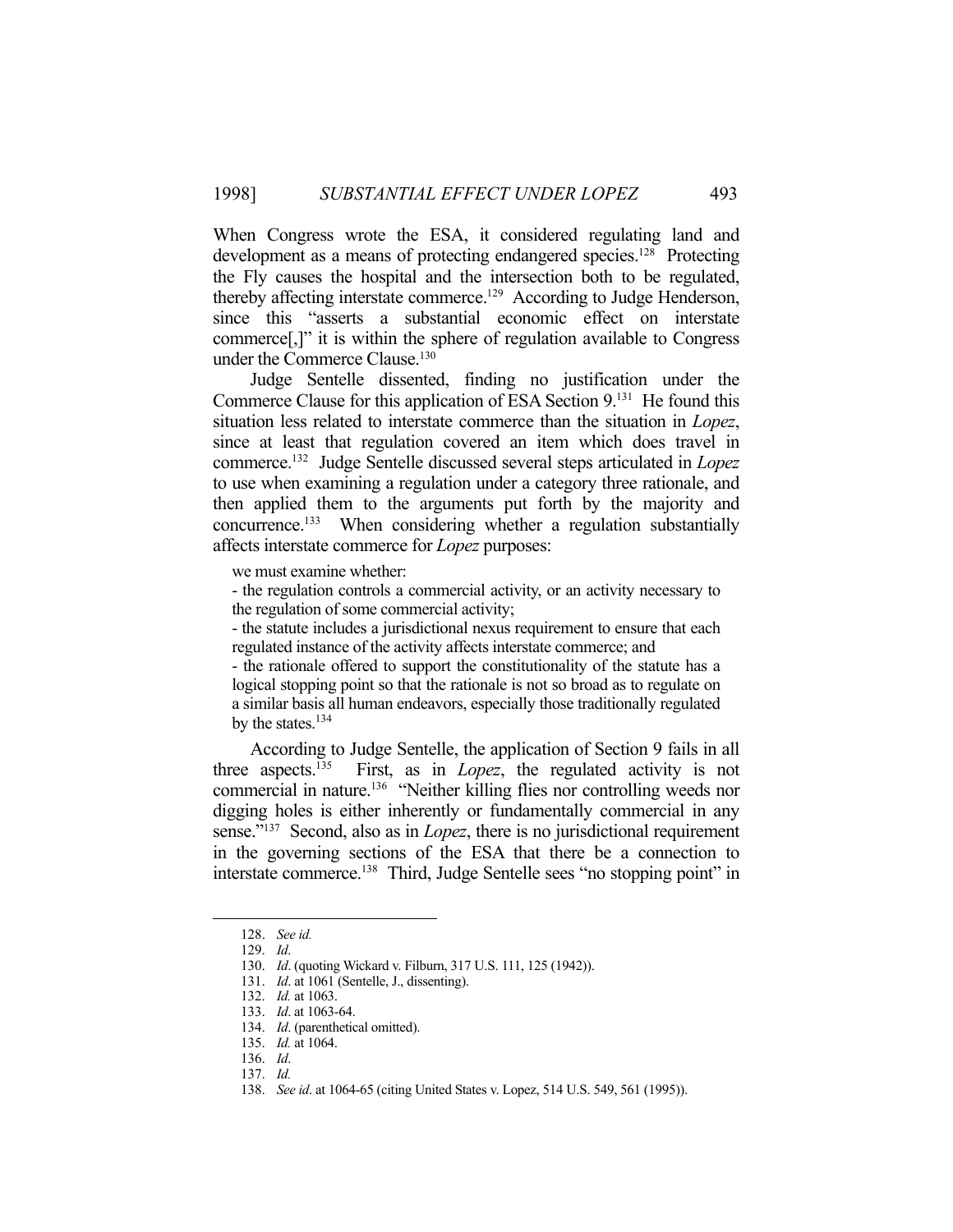any rationale offered by the majority or concurrence.139 If one considers the majority's rationale that the potential effect on medical, scientific, or economic value is enough, then a court could find a potential value for almost any object, regardless of its local or non-commercial nature.<sup>140</sup> Judge Henderson's suggestion that the reduction of any one species will affect land or other objects in interstate commerce also has no stopping point according to the dissent.<sup>141</sup> Any law regulating a purely local item with some effect on another item in interstate commerce could then fall under the Commerce power.<sup>142</sup>

 Judge Sentelle did not find any proposal presented by either the majority or the concurrence to be persuasive, and in his dissent rejected every argument. He found that the application of Section 9 of the ESA to the Fly was not authorized by the Commerce Clause.<sup>143</sup>

3. Analysis

 Although *Home Builders* provides some support for the application of the ESA to a purely local species under the Commerce power, that support is not very strong. The fact that none of the judges could agree upon any rationale for Commerce Clause authority shows the confusion in this area of the law. Since *Lopez*, there has not been a definite opinion determining how cases like this should turn out. In order for developers, agencies, and courts to understand how environmental regulations should be applied, there needs to be a more concrete answer as to what falls under Commerce Clause authority.

# V. CONTINUING CONFUSION IN WETLANDS LAW

# *A. Background*

 The CWA was created "to restore and maintain the chemical, physical, and biological integrity of the Nation's waters."144 Section 404 of the CWA deals specifically with dredge and fill permits for wetlands.145 This provision requires a developer to seek a permit from the Army Corps of Engineers (Corps) before discharging dredge or fill materials into navigable waters.<sup>146</sup> Landowners often want to develop wetlands on their property in order to put the land to what they consider to be a more

 <sup>139.</sup> *Id*. at 1065.

 <sup>140.</sup> *See id*.

 <sup>141.</sup> *See id.*

 <sup>142.</sup> *See id*.

 <sup>143.</sup> *Id*. at 1067.

 <sup>144.</sup> CWA § 101(a), 33 U.S.C. § 1251(a) (1994).

 <sup>145.</sup> *See* CWA § 404, 33 U.S.C. § 1344.

 <sup>146.</sup> *See id*.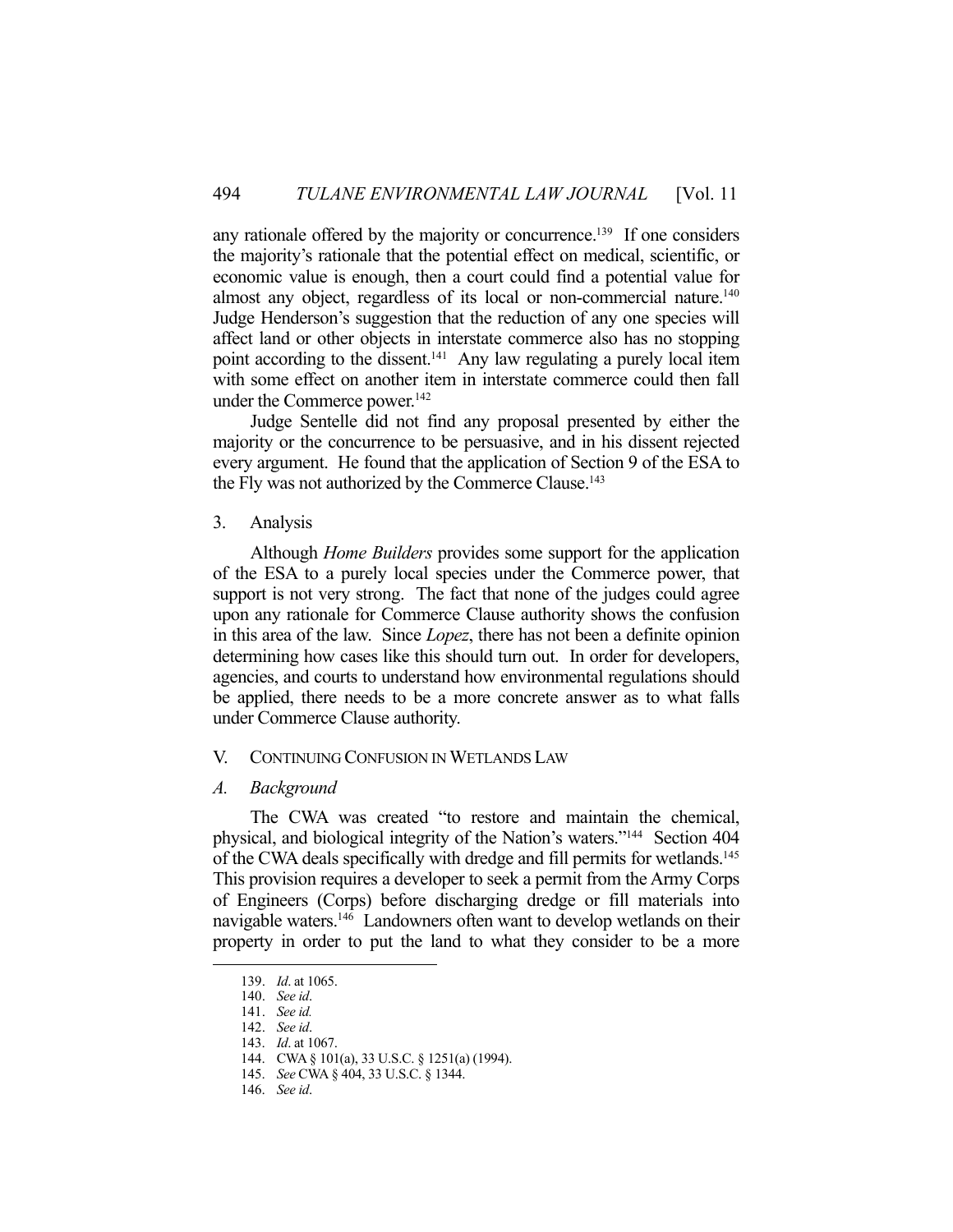beneficial use. Section 404 requires the Corps to consider alternative, non-water based possibilities for development, and may require mitigation measures in order for a permit to be granted.<sup>147</sup> Although the CWA itself has no problem passing constitutional muster, Section 404 has been litigated many times regarding its application to certain types of water bodies. The most difficult question is how Section 404 may be applied to isolated wetlands, that is, wetlands that are not adjacent to other navigable waterways. The constitutional question remains the same, but the framework for consideration has changed somewhat since *Lopez*. Now it is more difficult to find the requisite connection to interstate commerce necessary for application of Section 404 to be upheld. A recent decision from the Fourth Circuit, *United States v. Wilson*, has struck down the application of Section 404 to isolated wetlands for lack of a substantial effect on interstate commerce.<sup>148</sup>

- *B.* United States v. Wilson
- 1. Facts and History

 Interstate General, of which James J. Wilson "was the chief executive officer and chairman of the board of directors," was preparing several pieces of property for development, some of which contained wetlands.<sup>149</sup> Under Section 404 of the CWA, the developers were required to obtain a permit from the Corps before beginning development of any parcels containing wetlands.150 Although the developers knew of the presence of wetlands on the property, they did not obtain the requisite permits.151 They drained and filled the parcels of land, and were then convicted in the United States District Court for the District of Maryland of "knowingly discharging fill material and excavated dirt into wetlands on four separate parcels without a permit, in violation of the Clean Water Act . . . .<sup>"152</sup> Interstate General appealed on several grounds.

 Under the Corps' definitions, waters of the United States "include those waters whose degradation 'could affect' interstate commerce."<sup>153</sup> Interstate General challenged the use of this definition in the jury instructions on the grounds that it was not authorized under the

 <sup>147.</sup> *See id*.

 <sup>148. 133</sup> F.3d 251 (4th Cir. 1997).

 <sup>149.</sup> *Id.* at 254.

 <sup>150.</sup> *See* CWA § 404, 33 U.S.C. § 1344 (1994).

 <sup>151.</sup> *See Wilson*, 133 F.3d at 255.

 <sup>152.</sup> *Id*. at 254.

 <sup>153.</sup> *Id*. at 253-54 (quoting Definition of Waters of the United States, 33 C.F.R.

<sup>§ 328.3(</sup>a)(3) (1993)).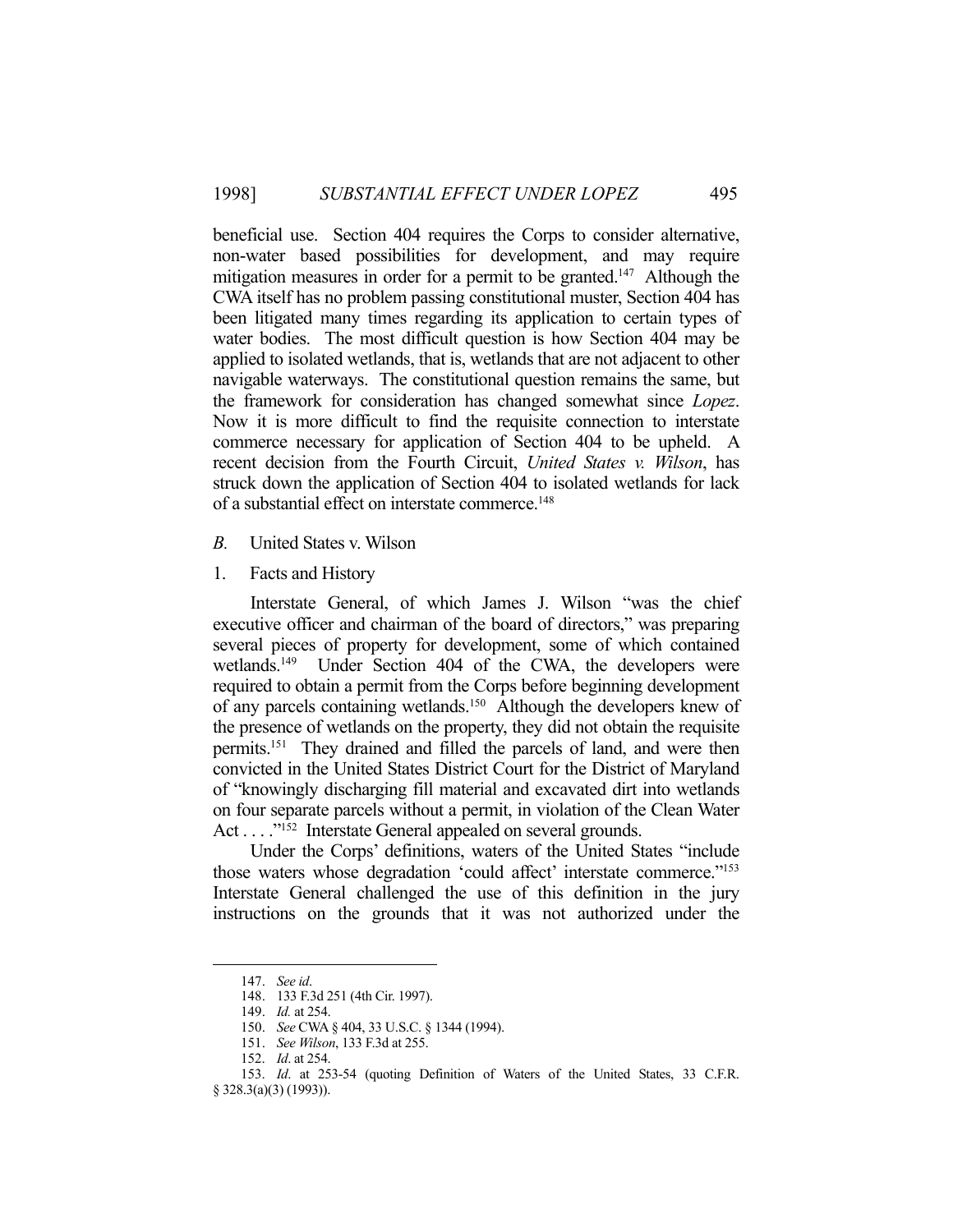Commerce Clause.<sup>154</sup> It also challenged the jury instructions which extended the application of the CWA to isolated wetlands.<sup>155</sup> The Court of Appeals for the Fourth Circuit agreed that the definition was not authorized under the CWA, and was therefore invalid, but did not rule on its constitutionality.156 The court also agreed that the extension of the CWA to isolated wetlands was not a valid interpretation of the CWA.157

# 2. Court of Appeals Discussion

 The court first determined whether the definition as interpreted by the Corps was valid under its authority granted by Congress in the CWA.158 The court found that there was no clear evidence that Congress intended the regulation to be interpreted so broadly.159 The court also found that the statutory authority would require there to be some connection to navigable or interstate waters to remain within the definitional limits of the phrase "waters of the United States."160 For these reasons, the court found that the definition in 33 C.F.R. Section  $328.3(a)(3)$  exceeded the authority granted by Congress, and was therefore invalid.161 Although the court did not go so far as to determine the constitutionality of the regulation, it stated in dicta that the regulation would seem to go beyond the Commerce Clause power granted to Congress.<sup>162</sup>

 Next, the court of appeals turned to the question of whether the statute could apply to the particular wetlands in question. The parties offered contradictory evidence at trial as to the types of wetlands present on the property.<sup>163</sup> According to Interstate General, the jury instructions did not allow the jury to reach the factual question concerning the type of wetlands present on the property.<sup>164</sup> The instructions "extended the jurisdiction of the Clean Water Act . . . to any wetland 'even without a

 <sup>154.</sup> *See id.* at 255.

 <sup>155.</sup> *Id*. at 253.

 <sup>156.</sup> *Id*. at 257.

 <sup>157.</sup> *See id*. at 258. The appellants also challenged the ruling on several other grounds, but only those discussed above are relevant to this Comment. *See id*. at 253.

 <sup>158.</sup> *Id.* at 257.

 <sup>159.</sup> *Id.*

 <sup>160.</sup> *Id*.

 <sup>161.</sup> *Id*. (citing Definition of Waters of the United States, 33 C.F.R. § 328.3(a)(3) (1993)).

 <sup>162.</sup> *Id*. "The regulation requires neither that the regulated activity have a *substantial* affect [sic] on interstate commerce, nor that the covered waters have any sort of nexus with navigable, or even interstate, waters. Were this regulation a statute, duly enacted by Congress, it would present serious constitutional difficulties, because . . . it would appear to exceed congressional authority under the Commerce Clause." *Id*. (emphasis in original).

 <sup>163.</sup> *Id.*

 <sup>164.</sup> *See id*.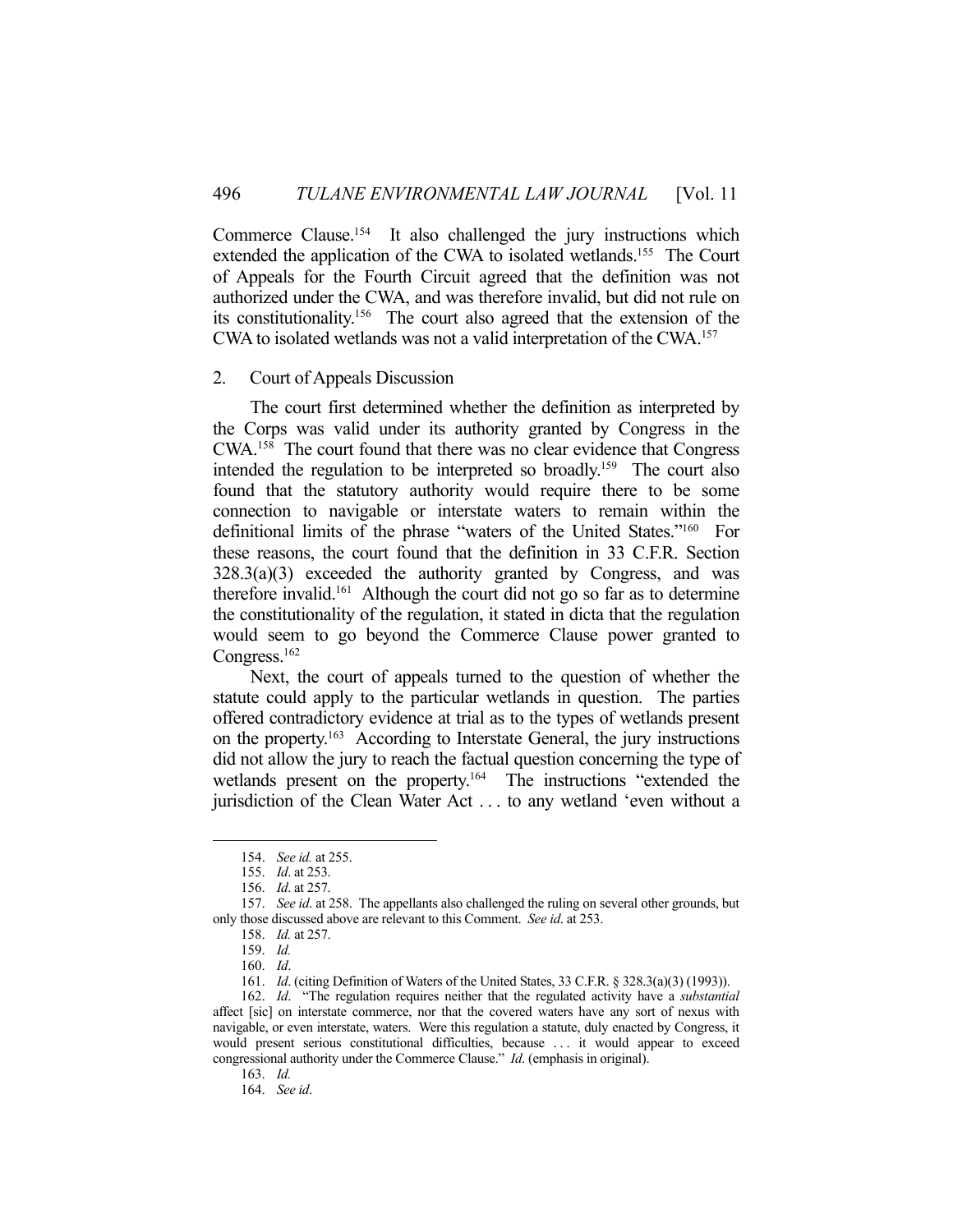direct or indirect surface connection' with interstate waters."<sup>165</sup> Interstate General argued that extending the jurisdiction of the CWA to include nonadjacent wetlands was impermissible under the Commerce Clause.166 In a 1985 case, *United States v. Riverside Bayview Homes*, 167 the Supreme Court upheld the regulation defining "waters of the United States" to include wetlands, but in that case the wetland was adjacent to another navigable body of water.168 In the *Wilson* case, the jury instructions extended jurisdiction of Section 404 to those wetlands not adjacent to any navigable water body, even though the question had not yet been decided.169 The court of appeals found that it was an error to include isolated wetlands in the jury instructions because that extended the CWA beyond its statutory limits.170 The court also stated in dicta that "constitutional difficulties" would arise if the CWA was extended to cover "*waters* that are connected closely to neither interstate nor navigable waters, and which do not otherwise substantially affect interstate commerce."171 In other words, the CWA was promulgated under the Commerce Clause and can certainly apply to those waters that have a substantial effect on interstate commerce. However, extending the CWA to isolated wetlands, which do not necessarily have a substantial effect on interstate commerce, may stretch the application of the CWA beyond the allowable limits under the Commerce Clause power.

#### 3. Analysis

 Although the Fourth Circuit Court of Appeals did not technically decide the question of whether the wetlands definitions in 33 C.F.R. Section 328.3(a)(3) are constitutional under the Commerce Clause, the court did state in dicta that if the regulations were statutes, they would not be constitutional.<sup>172</sup> The court's decision restricts the application of the CWA to wetlands that are adjacent to other navigable water bodies or that have a substantial effect on interstate commerce.<sup>173</sup> Unless Congress amends the CWA to extend the definition of "waters of the United States" to nonadjacent wetlands and to include "potential" effects on interstate commerce for purposes of finding a substantial connection, the CWA may not be extended to isolated wetlands. Even if Congress were to amend

 <sup>165.</sup> *Id*.

 <sup>166.</sup> *See id.*

 <sup>167. 474</sup> U.S. 121 (1985).

 <sup>168.</sup> *Id.* at 130-31.

 <sup>169.</sup> *Wilson*, 133 F.3d at 257.

 <sup>170.</sup> *Id*.

 <sup>171.</sup> *Id*. at 258 (emphasis in original).

 <sup>172.</sup> *Id.* at 257.

 <sup>173.</sup> *Id*. at 257-58.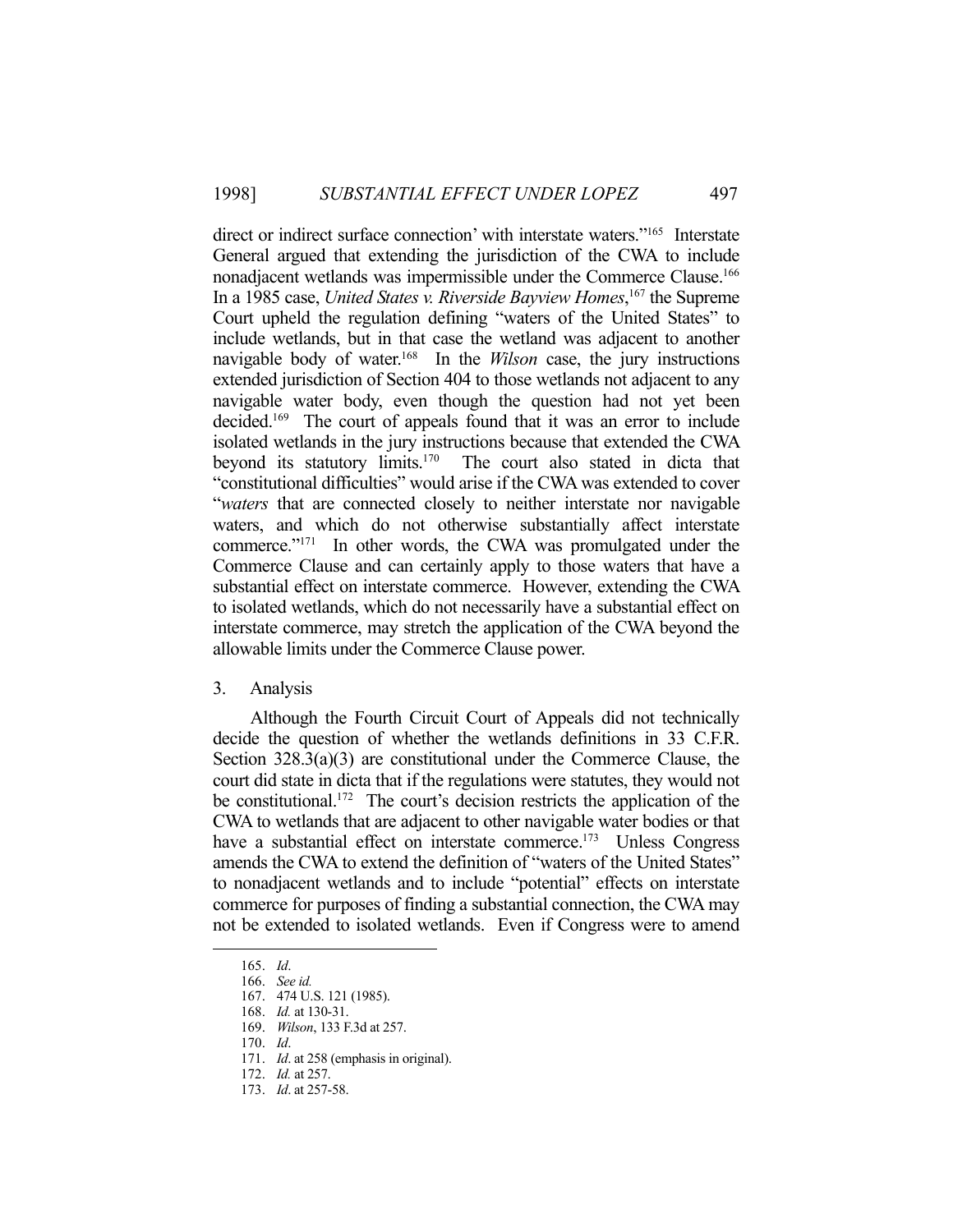the definitions in the CWA, such amendments would likely fail a Commerce Clause challenge. The *Wilson* case did not answer the question of whether isolated wetlands can be covered by the CWA and pass constitutional muster under the Commerce Clause. This question must be answered to provide more certainty in the application and enforcement of the CWA and environmental regulations.

# VI. SOLUTION: USE A CUMULATIVE IMPACT ANALYSIS FOR ENVIRONMENTAL REGULATIONS

 The validity of environmental statutes under the Commerce Clause cannot be determined until the case-by-case analysis of each application of the law cease. In order to determine whether a statute passes constitutional muster, the act itself should be examined for interstate commerce connections. If an act, when taken as a complete regulatory scheme, is permissible under the Commerce Clause, then each application of that act should also be permissible. "Congress may find that a class of activities affects interstate commerce and thus regulate or prohibit all such activities without the necessity of demonstrating that the particular transaction in question has an impact which is more than local."174 This analysis comports with several different areas of Commerce Clause jurisprudence.

 Civil rights law is similar to environmental law in that it is not specifically contemplated by the Constitution. When Congress found the need to regulate in the civil rights arena, it did so through the Commerce Clause. For example, in *Heart of Atlanta Motel, Inc. v. United States*, the Supreme Court upheld the application of the Civil Rights Act of 1964 to a hotel which discriminated against African Americans.<sup>175</sup> In its decision, the Court stated that "[i]f it is interstate commerce that feels the pinch, it does not matter how local the operation which applies the squeeze."176 In other words, Congress may reach out to activities that appear to be local in character, so long as they have an effect on interstate commerce. The activity itself does not have to be interstate in nature. This application supports the idea that Congress may address environmental concerns even if the regulated activities appear to be local, as long as there is an effect on interstate commerce. Following this rationale, the Fly in *Home Builders* could be regulated, even though it is local in character, because it might have an effect on interstate commerce when scientists travel to

 <sup>174.</sup> United States v. Helsey, 615 F.2d 784, 787 (9th Cir. 1979).

 <sup>175. 379</sup> U.S. 241, 243 (1964).

 <sup>176.</sup> *Id*. at 258 (quoting United States v. Women's Sportswear Mfg. Ass'n, 336 U.S. 460, 464 (1949)).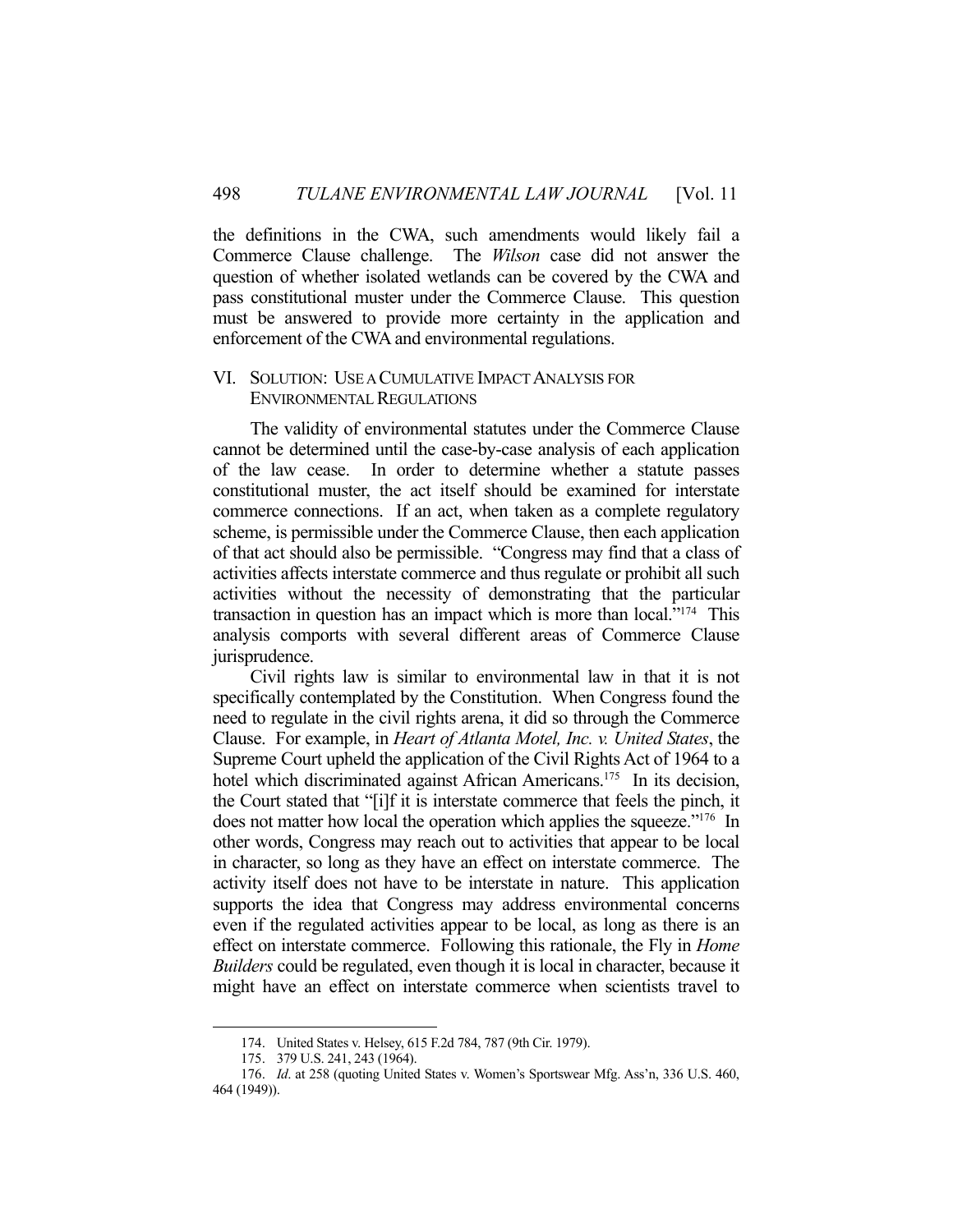study it with equipment they bought for that purpose. This may seem to be a minor effect, but it is a commercial effect of protecting the Fly.

 In *Katzenbach v. McClung*, the Supreme Court once again upheld an application of the Civil Rights Act of 1964.<sup>177</sup> The Court held that when Congress wrote the Act, they considered the cumulative effect that incidents of discrimination had on commerce.<sup>178</sup> The particular "discrimination was but 'representative of many others throughout the country, the total incidence of which if left unchecked may well become far-reaching in its harm to commerce."<sup>179</sup> Even though the particular instance in question may not have had a large impact on commerce, when taken in the aggregate, the effect could be substantial. This is clear support for the idea that environmental laws should be regarded as a whole. Even if protecting one species might not have a great impact on commerce, protecting endangered species in the aggregate could have a very substantial effect on interstate commerce. The aggregate loss of resources from species extinction, whether used for medicinal purposes or commercial sale, would add up to a very large sum. The same may be said for protecting the Nation's waters: even though one wetland might not make a large difference to commerce by itself, wetlands in the aggregate play a substantial role in interstate commerce. Allowing development of one wetland might have a minor result, but filling large numbers of wetlands would change the pattern of water drainage and affect other lands. Wetlands as a whole play a huge role in flood protection. "For example, a study conducted in Wisconsin showed flood flows reduced up to 80% in basins with wetlands and lakes. Moreover, wetlands that are not adjacent to streams and rivers (non-riparian or 'isolated' wetlands) also hold rain and runoff water and contribute to flood control."<sup>180</sup> The aggregate impact of destroying wetlands can easily be seen in the estimated "\$30.9 billion in repair costs related to damage from flooding" that wetlands save every year.<sup>181</sup> In addition to flood control, migratory bird populations might begin to decline as a result of lost habitat necessary for stopping grounds during migration. This would affect both hunters and birdwatchers, obvious elements of interstate commerce.

1

181. *Id*.

 <sup>177. 379</sup> U.S. 294 (1964).

 <sup>178.</sup> *Id.*

 <sup>179.</sup> *Id*. at 301 (quoting Polish Nat'l Alliance of United States v. NLRB, 322 U.S. 643, 648  $(1944)$ ).

 <sup>180.</sup> *Regulatory Reform Act of 1995: Hearings on S. 851 Before the Subcomm. on Clean Air, Wetlands, Private Property, and Nuclear Safety of the Senate Comm. on the Environment and Public Works*, 104th Cong. (1995) (statement of Jan Goldman-Carter, Counsel for the National Wildlife Federation).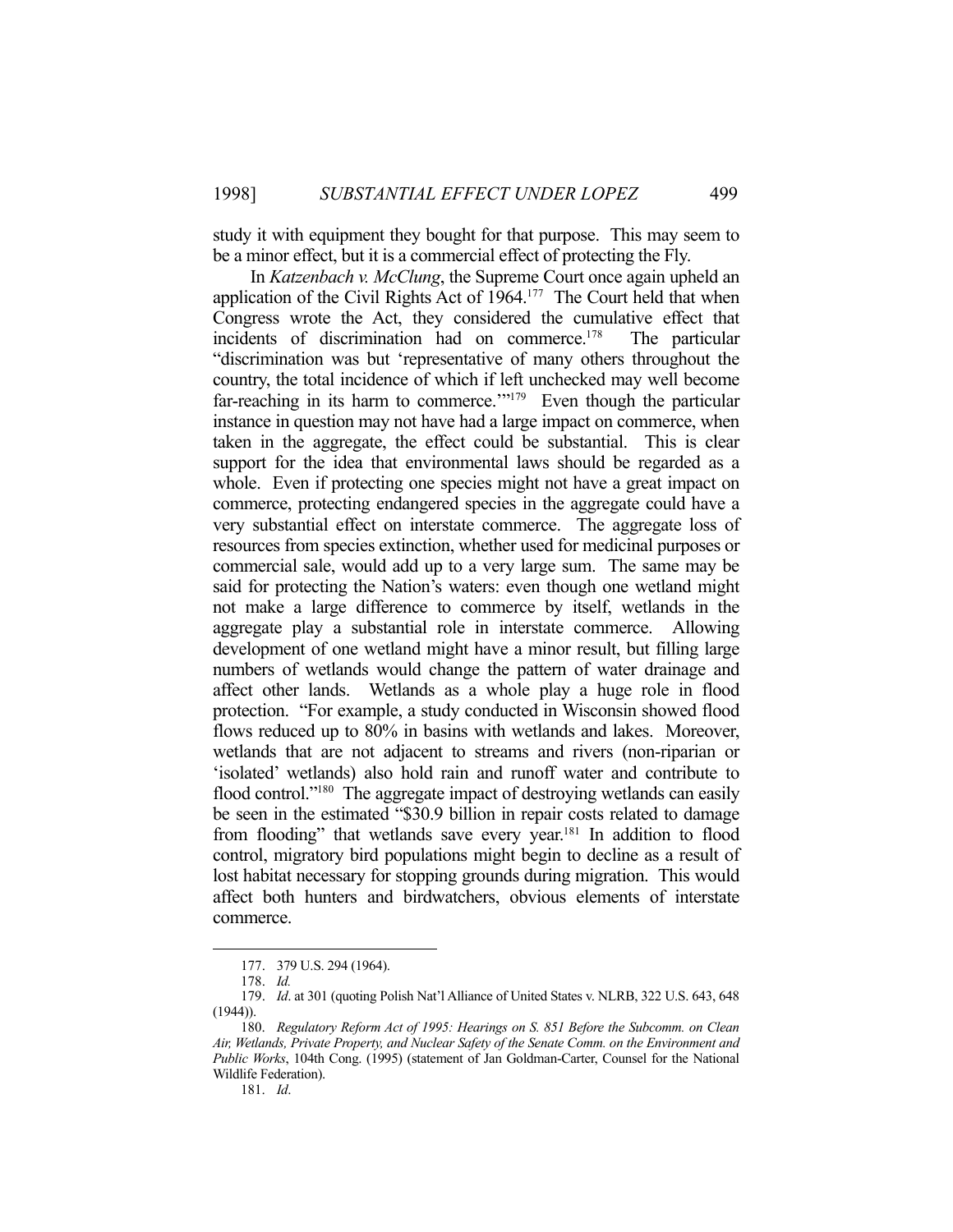Perhaps the best example of the cumulative effects doctrine can be seen in the case of *Wickard v. Filburn*. 182 This case involved a local farmer growing a small amount of wheat on his property.<sup>183</sup> He exceeded the amount of wheat allotted to him under the Agricultural Adjustment Act of 1938, and was fined.<sup>184</sup> He contended that because the activity was local and was not commerce, the federal government could not regulate it.<sup>185</sup> The Supreme Court determined that this wheat growing could be regulated because it had a substantial effect on interstate commerce when combined with all the other wheat growers in the nation.<sup>186</sup>

[E]ven if appellee's activity be local and though it may not be regarded as commerce, it may still, whatever its nature, be reached by Congress if it exerts a substantial economic effect on interstate commerce and this irrespective of whether such effect is what might at some earlier time have been defined as "direct" or "indirect."<sup>187</sup>

Under *Wickard*, a regulated activity may be local, noncommercial, and have an indirect impact on interstate commerce and still be regulated by Congress under the Commerce Clause. The Court was not looking at the individual case in question, but at the cumulative impact of all regulated activities under the Act to determine that it was constitutional under the Commerce Clause. This rationale applies nicely to environmental laws. In *Home Builders*, the fact that the regulated Fly had little impact on commerce itself would not matter.188 The *Wickard* Court would look at the impact of protecting all endangered species on interstate commerce to determine the constitutionality of the application of the ESA.

 The *Lopez* Court even offered some support for environmental laws to be looked at in a cumulative manner. "[W]here a general regulatory statute bears a substantial relation to commerce, the *de minimis* character of individual instances arising under that statute is of no consequence."189 Environmental laws are general regulatory schemes that have a substantial impact on interstate commerce. The ESA affects fur sales, hunting, birdwatching, fishing, plant collecting, and countless other activities which have an impact on interstate commerce. Likewise, the CWA affects development, business practices, birdwatching, and also many other activities which have an effect on interstate commerce. The

 <sup>182. 317</sup> U.S. 111 (1942).

 <sup>183.</sup> *See id*. at 114.

 <sup>184.</sup> *See id*. at 113.

 <sup>185.</sup> *See id*. at 119.

 <sup>186.</sup> *Id.* at 128-29.

 <sup>187.</sup> *Id*. at 125.

 <sup>188.</sup> *See Home Builders*, 130 F.3d at 1041.

 <sup>189.</sup> *Lopez*, 514 U.S. at 558 (emphasis omitted) (quoting Maryland v. Wirtz, 392 U.S. 183,

<sup>197 (1968)).</sup>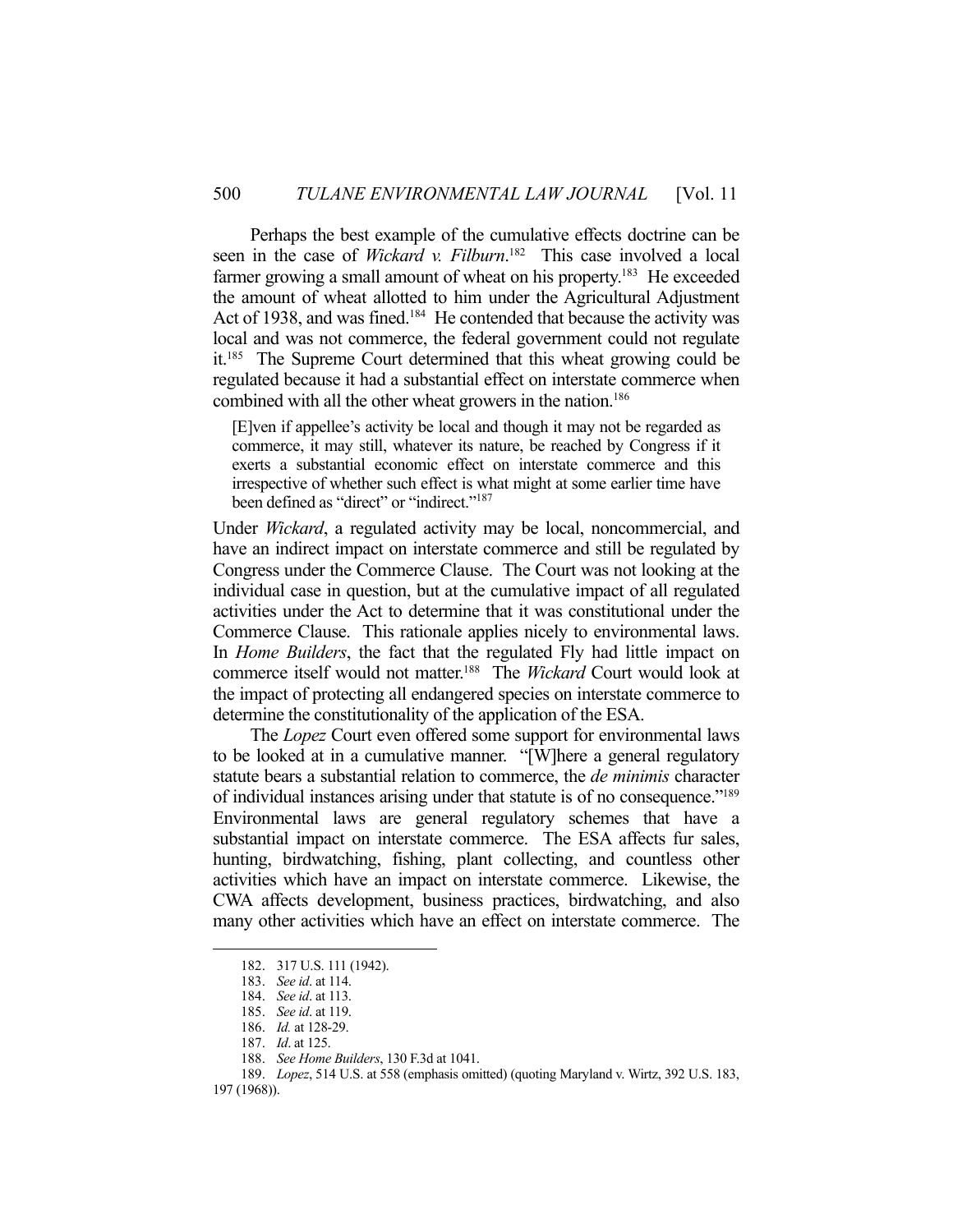Clean Air Act (CAA), which regulates emissions of pollutants into the air, affects the very nature of how corporations do business.<sup>190</sup> In order to operate, a plant can not violate certain minimum air quality standards and must take all necessary compliance measures.<sup>191</sup> Also, the CAA protects the health of individuals breathing the air, and thereby affects the economy by reducing medical bills and time taken off from work due to illness. The Comprehensive Environmental Response, Compensation, and Liability Act of 1980 (CERCLA)192 was recently validated in *United States v. Olin Corp*., where CERCLA's clean-up authority was used on land which belonged solely to a private landowner.<sup>193</sup> The court of appeals in *Olin* found that hazardous waste releases significantly affect interstate commerce, whether or not the releases cross state lines.194 "Specifically, we conclude that although Congress did not include in CERCLA either legislative findings or a jurisdictional element, the statute remains valid as applied in this case because it regulates a class of activities that substantially affects interstate commerce."195 *Olin* is another example where regulation as a whole has a substantial effect on interstate commerce, and is therefore valid under Commerce Clause power. Individual instances of regulation arising under these statutes should not determine whether there is a substantial effect on interstate commerce. Commerce Clause jurisprudence leads to the conclusion that the aggregate effect standard should apply for all environmental regulations.

# VII. CONCLUSION

 The ESA protects endangered and threatened species from extinction.<sup>196</sup> In order to effectively carry out this purpose, the ESA must apply to all species that are within its definitions. It does not matter whether any particular species moves across state lines or is viewed by naturalists from across the country. What does matter is that each species is part of a world ecosystem, and to let any one become extinct is to risk harming the entire ecosystem. The regulatory scheme would be at risk if each species must have a substantial effect on interstate commerce before it is afforded protection. This must be prevented by considering the ESA as a whole rather than on a case-by-case basis.

 <sup>190.</sup> *See* 42 U.S.C. §§ 7401-7671*q* (1994).

 <sup>191.</sup> *See id*.

 <sup>192.</sup> *See* 42 U.S.C. §§ 9601-9675 (1994).

 <sup>193. 107</sup> F.3d 1506 (11th Cir. 1997).

 <sup>194.</sup> *Id*. at 1510.

 <sup>195.</sup> *Id*.

 <sup>196.</sup> *See* 16 U.S.C. §§ 1531-1544 (1994).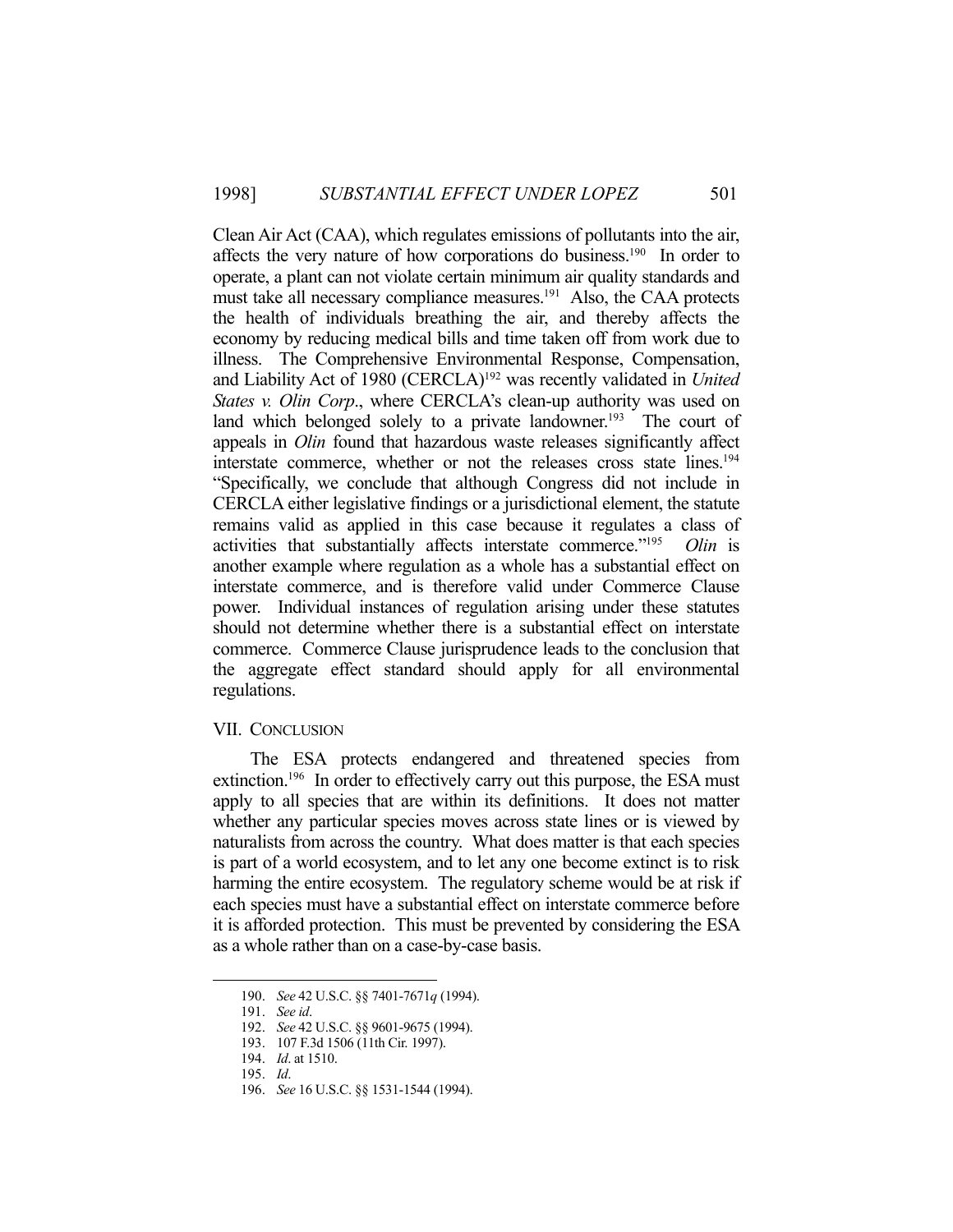The CWA protects the Nation's waters.<sup>197</sup> All waterways are connected in one large system and in order to protect one they all must be protected.198 Since the Act as a whole has the requisite substantial effect on interstate commerce, and since it is necessary to regulate all waters to achieve its regulatory purposes, the constitutionality should be considered with respect to the cumulative impact, rather than on a case-by-case inquiry. This would prevent the confusion now seen in wetlands law, while staying within the requirements of *Lopez*.

 Of the several rationales upon which Congress can rely to promulgate environmental regulations, perhaps the most obvious is the Commerce Clause. Even though *Lopez* has caused concern over future rulings on the constitutionality of some environmental laws and application thereof, this concern should not be necessary. The test for constitutionality under the Commerce Clause is whether the regulated activity has a substantial impact on interstate commerce. This impact exists in environmental laws in the aggregate, which is how they should be viewed. Any confusion by the courts, agencies, and developers would be eliminated by using this standard. It would be consistent across the board, and it would let all parties know in advance what would be covered under these laws. This reasoning fits within the *Lopez* requirements as there certainly is a substantial connection to interstate commerce. It is also consistent with previous cases allowing for cumulative impact analysis.199 Policy reasons abound for protecting the environment through national, rather than state, laws. The "Race to the Bottom" theory shows the harm that may result if environmental regulations promulgated by states are not consistent with each other. If environmental problems are not addressed by states, they might eventually become national in nature as the pollution spreads, or the rivers flood, or the streams dry up.

 If the cumulative impact analysis espoused in this Comment is adopted across the board, confusion in application of environmental laws such as the CWA and ESA will be lessened considerably. This would reduce litigation, as both those being regulated, and those enforcing regulations, would know when the rules apply. It would also help to protect the environment by allowing quicker application of environmental regulations, absent court delays and associated costs, and perhaps even improve compliance. Theoretically, if people know that a statute applies to them, they will be more likely to follow it. The goals of different

 <sup>197.</sup> CWA 101(a), 33 U.S.C. § 1251(a) (1994).

 <sup>198.</sup> *See Riverside Bayview Homes*, 474 U.S. at 133-34.

 <sup>199.</sup> *See Wickard*, 317 U.S. at 111.